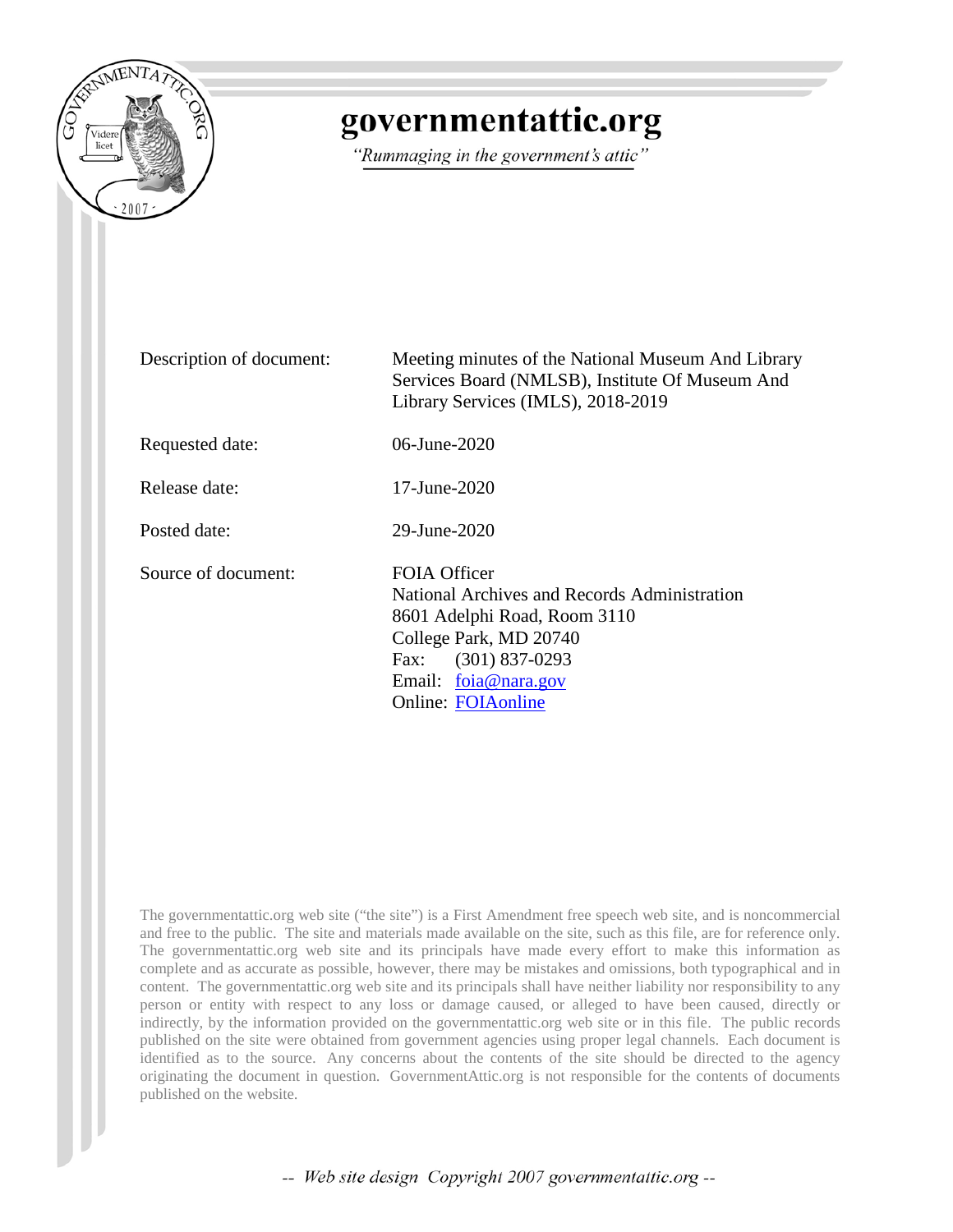From: Mae Ridges <MRidges@imls.gov> Sent: Wed, Jun 17, 2020 8:47 am Subject: IMLS FOIA 20-22

This responds to your Freedom of Information Act (FOIA) request to the National Archives and Records Administration (NARA) dated June 6, 2020. You requested a "copy of the Meeting Minutes of each meeting of the National Museum and Library Services Board since November 1, 2018."

In accordance with FOIA requirements contained in 5 U.S.C. §552, I am providing you with the information you requested. The FOIA Officer has determined that the attached documents are appropriate for release. There is no fee for providing this information.

I trust that this information fully satisfies your request. If you need any further assistance or would like to discuss any aspect of your request, please do not hesitate to contact IMLS FOIA Processor Mae Ridges, who processed your request.

Thank you for your interest in the Institute of Museum and Library Services.

Sincerely, Mae L. Ridges Legal Policy/Management Officer & FOIA Processor Office of the General Counsel Institute of Museum and Library Services 955 L'Enfant Plaza North, SW, Suite 4000 Washington, D.C. 20024 P: 202-653-4642 | F: 202-653-4610 Website | Twitter | Facebook

This message (including any attachments) may contain information that is privileged and confidential. If you are not an intended recipient, please be aware that any use or dissemination of this message is strictly prohibited. If you have received this message in error, please do not read, copy, or forward the information; please notify the sender immediately by reply e-mail or by calling (202) 653-4642, and permanently delete all copies of this message, including any attachments. Thank you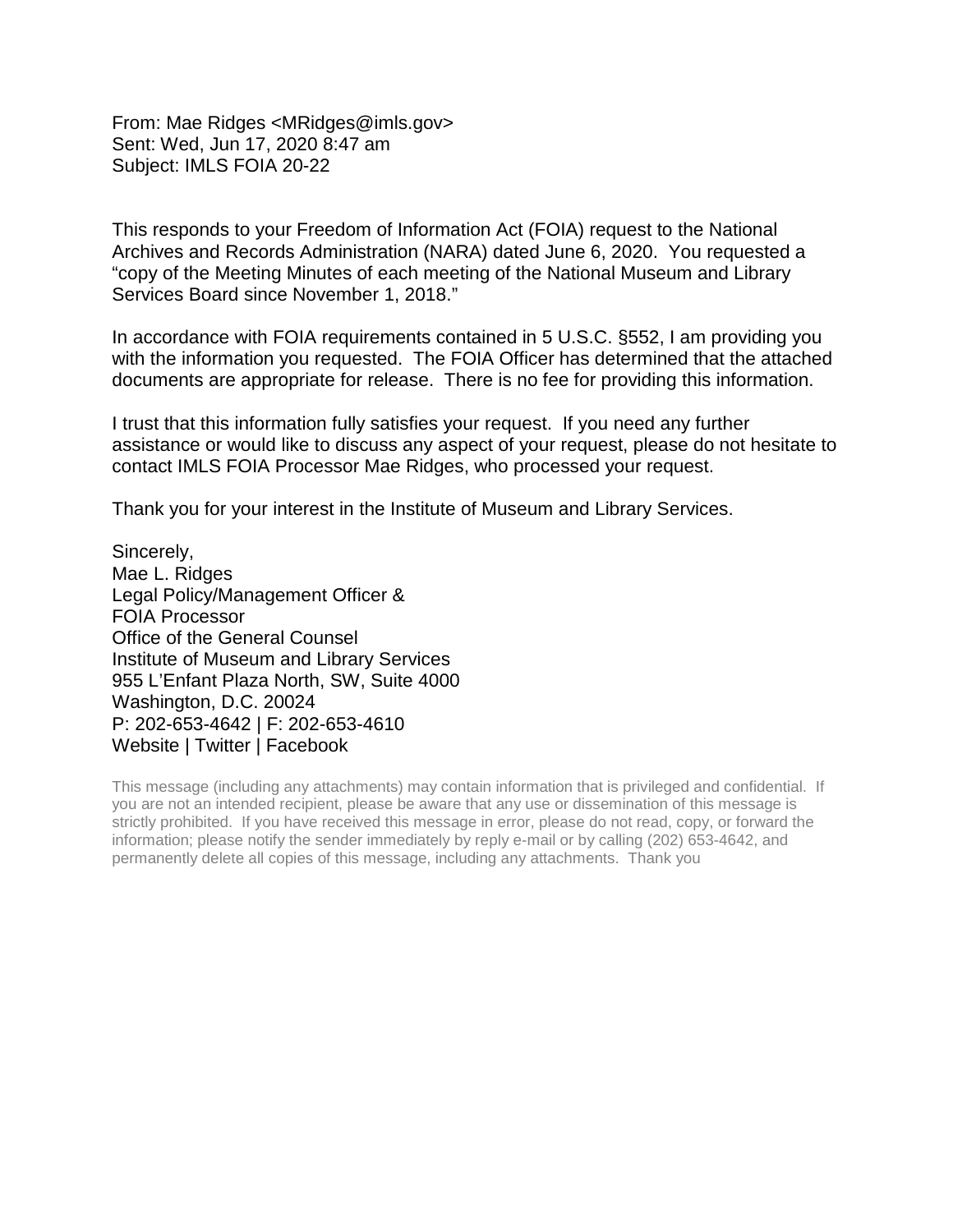#### **MINUTES OF THE THIRTY-EIGHTH MEETING**

#### **OFTHE**

# **NATIONAL MUSEUM AND LIBRARY SERVICES BOARD**

# **INSTITUTE OF MUSEUM AND LIBRARY SERVICES**

#### **NOVEMBER 1, 2018**

#### **955 L'Enfant Plaza North, SW, Suite 4000 Washington, D.C. 20024**

Board Members Present

Kathryn Matthew, Chairperson Director of the Institute of Museum and Library Services

Sayeed Choudhury Luis Herrera Tammie Kahn Mary Minow Homa Naficy Tey Marianna Nunn Jane Pickering

 $\ddot{\phantom{a}}$ 

Mort Sajadian Kenneth J. Schutz Jacquelyn Sundstrand Deborah Taylor Suzanne Thorin Jonathan L. Zittrain

Paula Gangopadhyay, Deputy Director for Museum Services, IMLS Robin Dale, Deputy Director for Library Services, IMLS

#### Board Members Not Present

Annette Evans Smith Lisa Hoffman Lynne Ireland George Kerscher Sylvia Orozco Beth Takekawa Robert Wedgeworth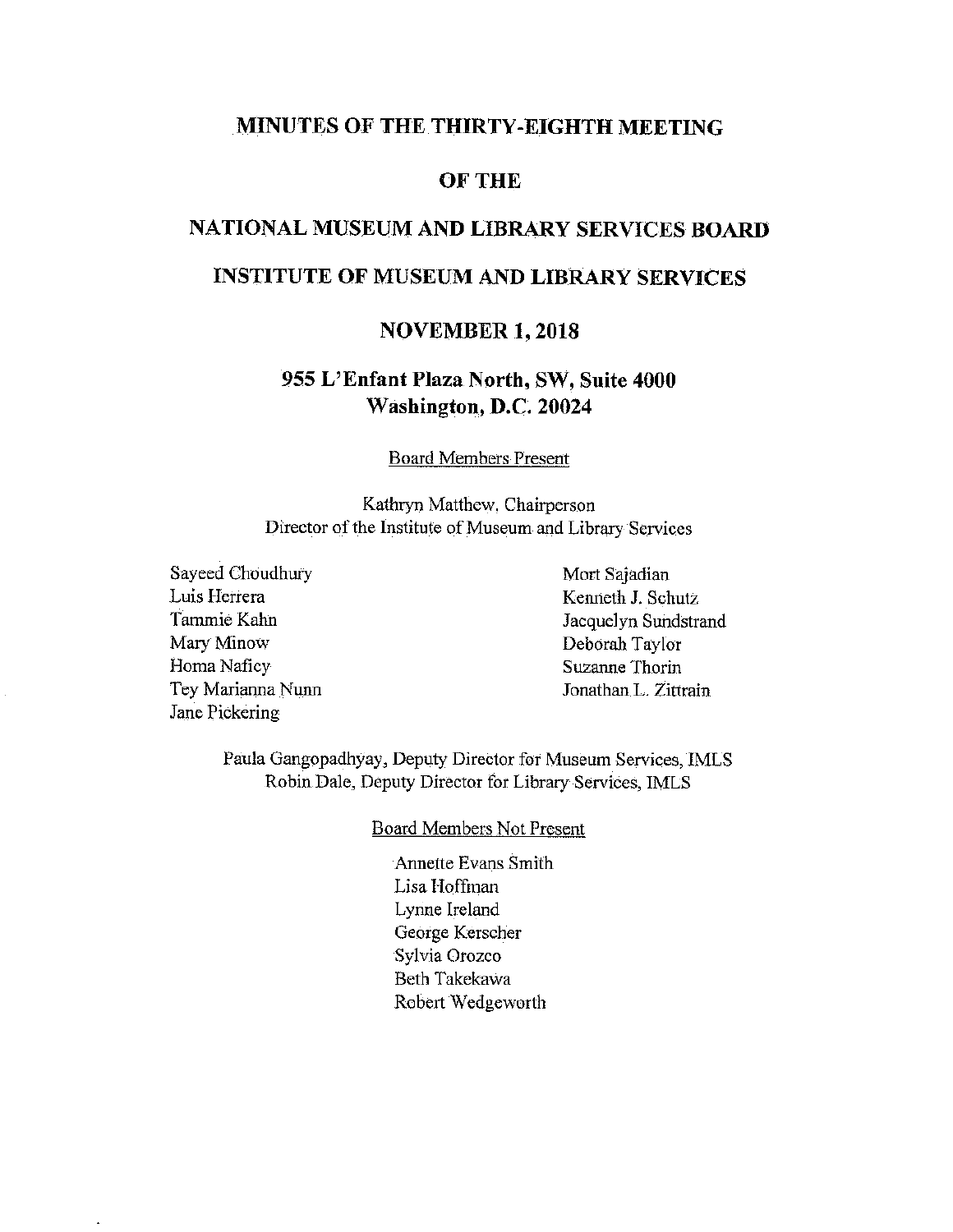# **CONTENTS**

# **Agenda Item Page Number**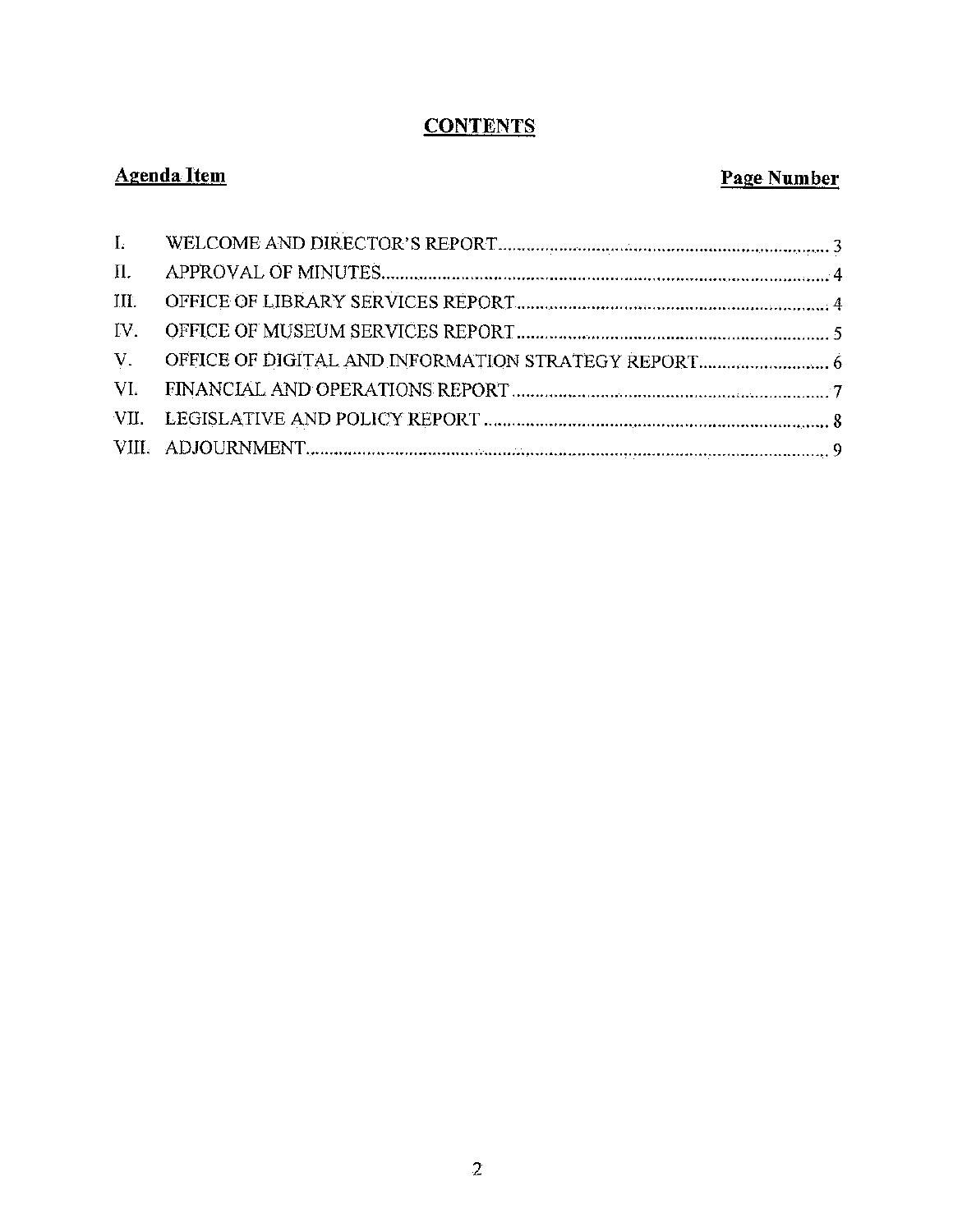# I. **WELCOME AND DIRECTOR'S REPORT**

CHAIRPERSON KATHRYN K. MATTHEW called to order the Thirty-Eighth Meeting of the National Museum and Library Services Board at 9:00 a.m,, and noted that a quorum was present.

In her opening remarks, CHAIRPERSON MATTHEW reflected on JMLS's programs and initiatives from the past year, and the agency's plans and priorities for the year ahead. She described the agency's overall portfolio, which incorporates the themes of the IMLS strategic plan and includes projects to support rural and tribal communities, individuals with disabilities, and people with low economic security. CHAIRPERSON MATTHEW identified several areas of special emphasis: supporting and guiding the field in capacity building; reaching out to new applicants and smaller institutions; evaluating funded work; and disseminating learning for adoption across the field.

CHAIRPERSON MATTHEW cited the *Community Catalyst Initiative* to explain how IMLS evaluates its own work. With *Community Catalyst,* IMLS has adopted community development practices from other sectors, looking to both professional and grassroots connnunity work. CHAIRPERSON MATTHEW noted that the *Community Catalyst* program also builds capacity through technical support, brings together grantees for cohort learning, and supports integrating design-based research into grantees' work. Other projects in the agency's portfolio of connnunity development work include *STEMeX* (focused on community assets around STEM learning) and *Community Salute* (focused on the work that museums and libraries do with veterans and military families).

CHAIRPERSON MATTHEW also reported on a recently launched social well-being study designed to understand the relationship between museum and library activities and the well-being of their communities—including, among other factors, economic security, civic engagement, and literacy. In the early stage of this project, CHAIRPERSON MATTHEW noted, IMLS is focused on assessment and evaluation, identifying a baseline of its activities seen as priorities for the coming year. These activities include technical assistance, professional development, community relationships, and digital tools and practices.

CHAIRPERSON MATTHEW acknowledged that demonstrating actual impact is a challenge for any funder. One way to measure impact is to assess whether the supported practices are spreading and being adopted throughout professional networks. The long-term goals of changing networks and perceptions takes a great deal of time and investment, but ultimately, CHAIRPERSON MATTHEW noted, IMLS seeks to ensure that museums and libraries are self-sufficient, can continue to use the tools developed with IMLS funding to empower their communities, and are building connections among colleagues, stakeholders, and partners.

CHAIRPERSON MATTHEW observed that asset-based community development requires consideration of the gifts already present in the community, and about how to amplify work that is already undenvay before rushing into a new project. Rather than focusing on needs, assetbased community development encourages focusing on what partners and stakeholders can bring to the table.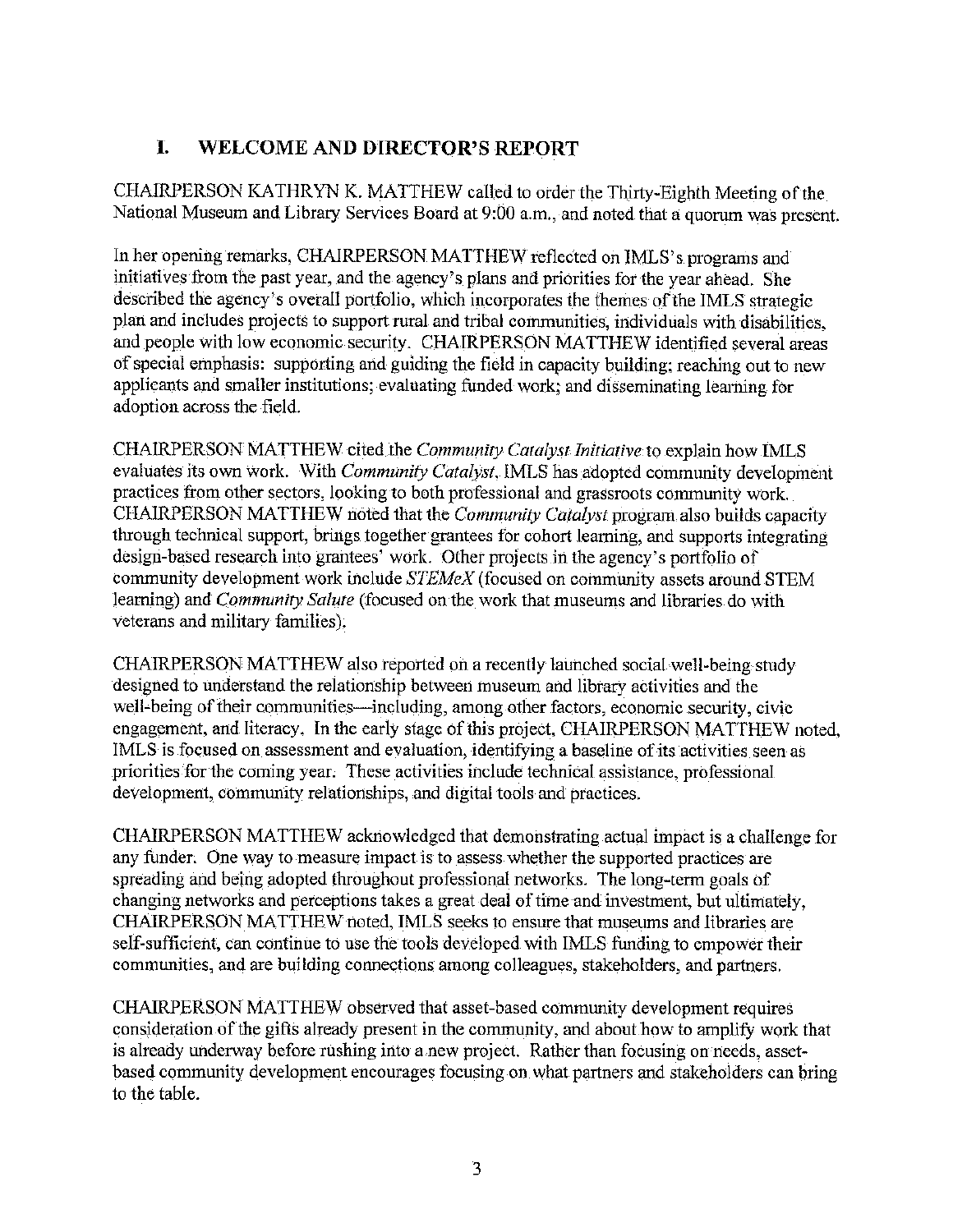CHAIRPERSON MATTHEW also provided an update on a comprehensive evaluation of the *Community Catalyst program.* The first phase of evaluation is focused on grantees—how their practices are changing, how they are using technical assistance) and how they are developing capacity. The second phase, CHAIRPERSON MATTHEW explained, evaluates community engagement and the changes seen in local networks. Finally, the evaluation considers how to expand the scale of grantee projects.

As CHAIRPERSON MATTHEW explained, IMLS continues to evaluate, learn from evaluations, refine its practices, and disseminate lessons to the field. By focusing on a theory of change, IMLS undertakes near-term activities, measures outputs, and considers long-term priorities in order to have clarity on its plan and performance as an agency.

CHAIRPERSON MATTHEW concluded her report and recognized GENERAL COUNSEL NANCY E. WEISS for approval of the Minutes of the Thirty-Seventh Meeting of the National Museum and Library Services Board.

#### II, **APPROVAL OF MINUTES**

The Board unanimously approved the Minutes of the Thirty-Seventh Meeting of the National Museum and Library Services Board.

# III. **OFFICE OF LIBRARY SERVICES REPORT**

CHAIRPERSON MATTHEW introduced ROBIN DALE, IMLS'S DEPUTY DIRECTOR OF THE OFFICE OF LIBRARY SERVICES (OLS), to provide an update on recent programs.

MS. DALE provided an overview of OLS activities in the past year, including two IMLS convenings, grants and strategic cooperative agreements, and community engagement at conferences and meetings.

MS. DALE first explained how IMLS convenings provide opportunities to come together with stakeholders and share information about tools, best practices, and lessons learned from grantee projects. Learrung from stakeholders enables IMLS to identify gaps and address them in the fo1lowing years' notice of funding opportunities. At the *National Digital Platform at 3*  convening, MS. DALE noted, IMLS learned about work needed in the areas of digital inclusion and sustainability. At a convening for the *Laura Bush 2F1 Century Librarian* program, IMLS heard from library schools about issues of student recrnitment, retention, and diversity.

MS. DALE reported that OLS granted over 300 awards in 43 states and territories, funding a portfolio mix of exploratory, pilot, and scaling projects. For example, IMLS invested in an OCLC project to study how public libraries can work within their communities to address the opioid epidemic, and in the *Inclusive Internship Initiative* for high school students working with mentors in a public library. MS. DALE also noted that OLS has worked with the Association of Research Libraries on a diversity and development program for undergraduate and graduate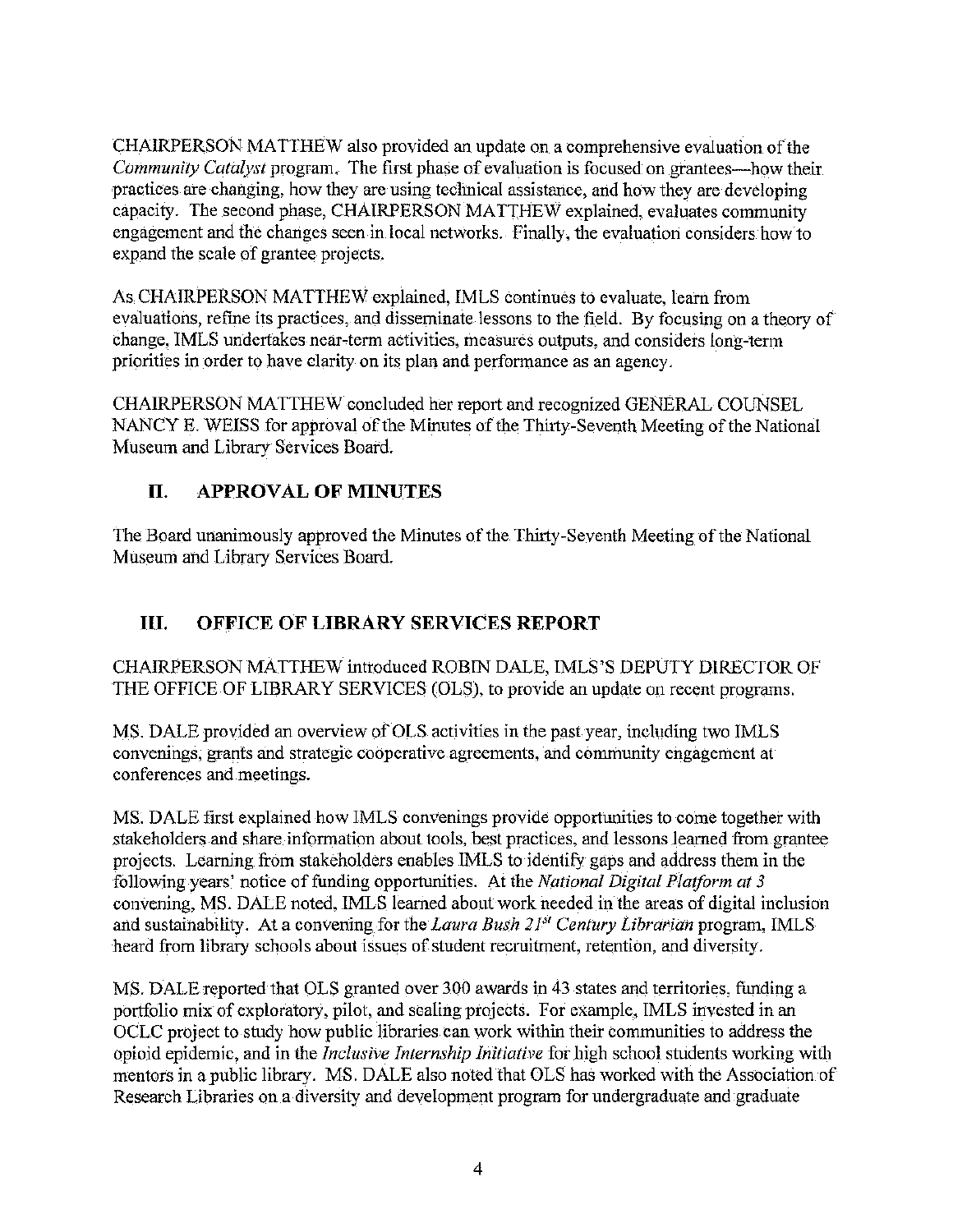students.

MS. DALE then discussed a series of analyses conducted by OLS in the past year. First, OLS mapped the projects of the *National Digital Platform* in order to visualize the program's cumulative impact regionally, by state, and nationwide, MS. DALE also commented on analyses conducted of the *Native American* and *Native Hawaiian* programs, mapping the previous five years of awards. She explained that these analyses help IMLS identify trends in grant applications, focus notice of funding opportunities, and plan future convenings and cooperative agreements.

During her report, MS. DALE also presented the results of OLS's analysis of the five-year evaluation reports for 2013-2017 in the *Grants to States* program, noting an increase in work on civic engagement, continued focus on accessibility, and projects directed at specific populations and rural libraries and communities. At the annual *Grants to States* conference hosted by IMLS, state representatives and coordinators learned from each other and shared innovations.

Next, MS. DALE introduced a new grant initiative for small and rural libraries, aimed at accelerating promising practices at small libraries to support capacity-building. In cohorts, these grantees will get training in a topical area from a mentor institution and learn from each other; the entire project will be studied by a third-party evaluator.

BOARDMEMBER LUIS HERRERA asked MS, DALE to speak about convenings on library and information science, and inquired about themes and trends that she anticipates in the field. MS. DALE answered that OLS reestablished a category for pre-professional training (fellowships, internships) to build the professional pipeline and increase interest from a more diverse field. Additionally, OLS is focused on strategic support that enables successful programs to grow and inform the field. MS. DALE noted that OLS is collaborating with other agencies to promote financial literacy, and is supporting projects that address media literacy and privacy rights.

BOARDMEMBER JONATHAN L. ZITTRAIN observed that supporting the citizenry in developing numeracy and financial life skills is particularly helpful in difficult economic circumstances, and suggested the development of modules for information science education that do not require the commitment to library school in order develop skills.

# **IV. OFFICE OF MUSEUM SERVICES REPORT**

CHAIRPERSON MATTHEW introduced PAULA GANGOPADHYAY. IMLS"S DEPUTY DIRECTOR OF THE OFFICE OF MUSEUM SERVICES (OMS), to provide an update on recent programs.

MS. GANGOPADHYAY opened her remarks by providing an overview of past year, which brought an increase in funding; a record number of awarded *African American History and Culture* grants; and outreach to all 50 states, Washington DC, and Puerto Rico through discretionary grants, national medal awards, and technical assistance and capacity-building programs.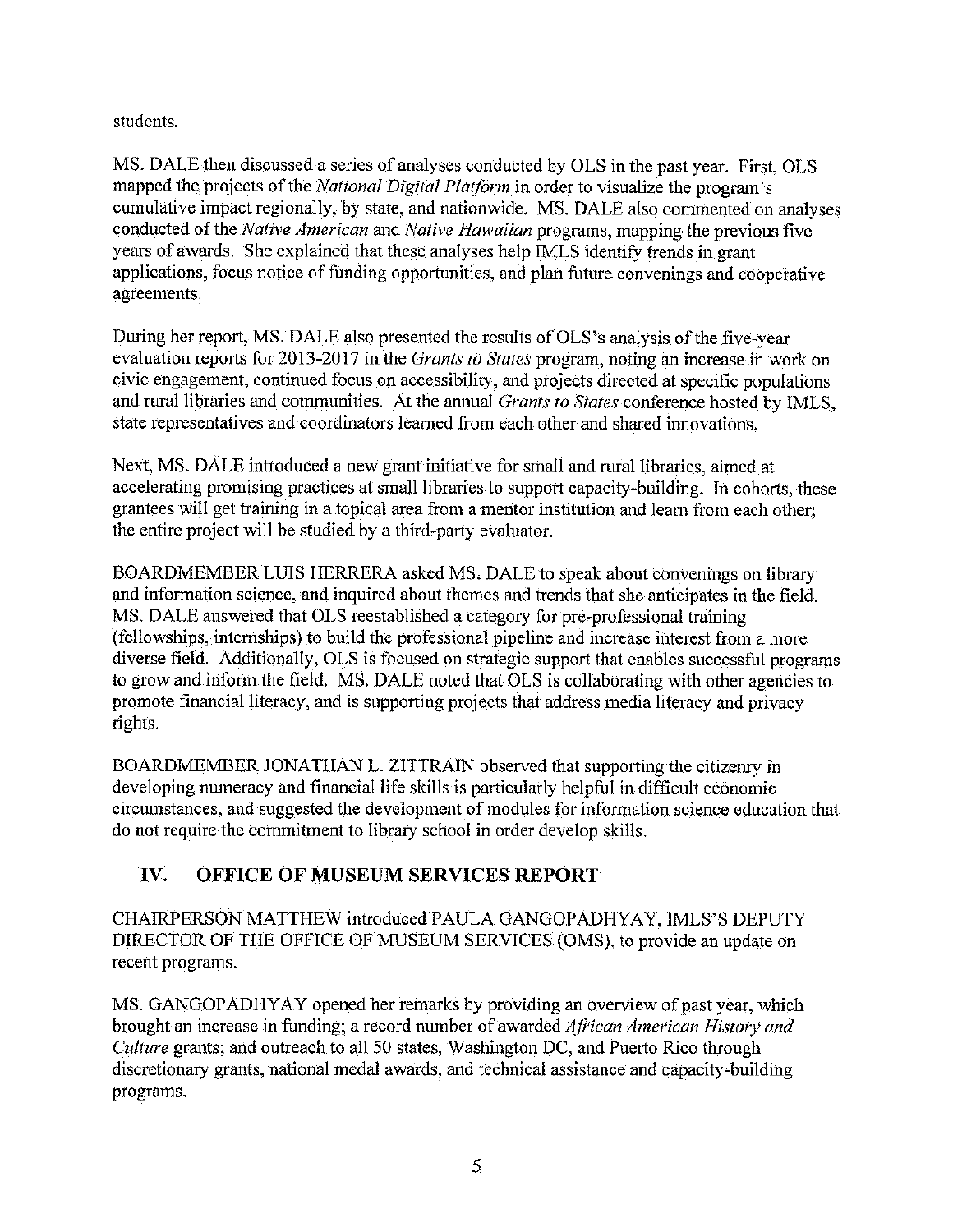MS. GANGOPADHYAY highlighted several significant OMS projects, including a cooperative agreement with the Foundation of the American Institute of Conservation for five emergency conservation assessments in California, Florida, the Virgin Islands, and Puerto Rico. MS. GANGOPADHYAY also explained that IMLS partnered with the National Park Service, National Endowment for the Arts, and National Endowment for the Humanities for the *Save America's Treasures* program, and is managing seven collections projects. She reported that the *Museums for All* program hit several milestones in the past year, including increasing the participating museums and reaching l .4 million visitors, and that OMS is having strategic discussions regarding the future and sustainability of the program. MS. GANGOPADHY A Y also introduced the *Museums JOr Digital Learning* cooperative agreement, which was launched to boost the digital capacity of the entire museums sector and create interdisciplinary collections-based educational resources. MS. GANGOPADHY AY then discussed a new grant initiative in response to requests from the field to meet the needs of small museums, which often lack capacity and resources to navigate the federal grants process.

MS. GANGOPADHYAY next described the new portfolio framework, under which OMS is taking a strategic and systematic approach to do internal scans on the awarded grants from 2014- 2017 into six core areas. She identified the three goals of centralizing this information: (1) to tell better stories about IMLS's work; (2) to back up those stories with data; and (3) to assess gaps and opportunities to direct OMS investments better. MS. GANGOPADHYAY noted that OMS plans to work next with the agency's information technology team and consultants to synthesize the data from the internal scan. OMS also conducted a penetration study to assess JMLS's applicant pool. The data allowed OMS to strategically improve outreach to states with historically fewer applicants and grantees. MS. GANGOPADHYAY described a new grant category in *National Leadership Grants* - *Museums,* ''data collection analysis and evaluation," that is being introduced to encourage the sector to more proactively address data collection and analysis needs.

MS. GANGOPADHYAY then reported on OMS's responses to conversations with the museum sector, including a 2016 convening of universities to discuss gaps in museum studies, including areas such as diversity, inclusion, identity, equity, and representation.

BOARDMEMBER MORT SAJADIAN asked what the goals were for expanding the *Museums for All* program, whether other organizations like the American Alliance of Museums should be involved, and whether additional incentives were necessary. MS. GANGOPADHYAY responded that OMS is conducting a six-month information gathering process and convening in order to have a better understanding of how to expand the program in a sustainable manner.

#### **V. OFFICE OF DIGITAL AND INFORMATION STRATEGY REPORT**

CHAIRPERSON MATTHEW introduced BENJAMIN SWEEZY, IMLS'S DEPUTY DIRECTOR OF THE OFFICE OF DIGIT AL AND INFORMATION STRATEGY (ODIS), to provide an update on recent activities.

MR. SWEEZY explained that ODIS helps IMLS staff incorporate more data into grant-making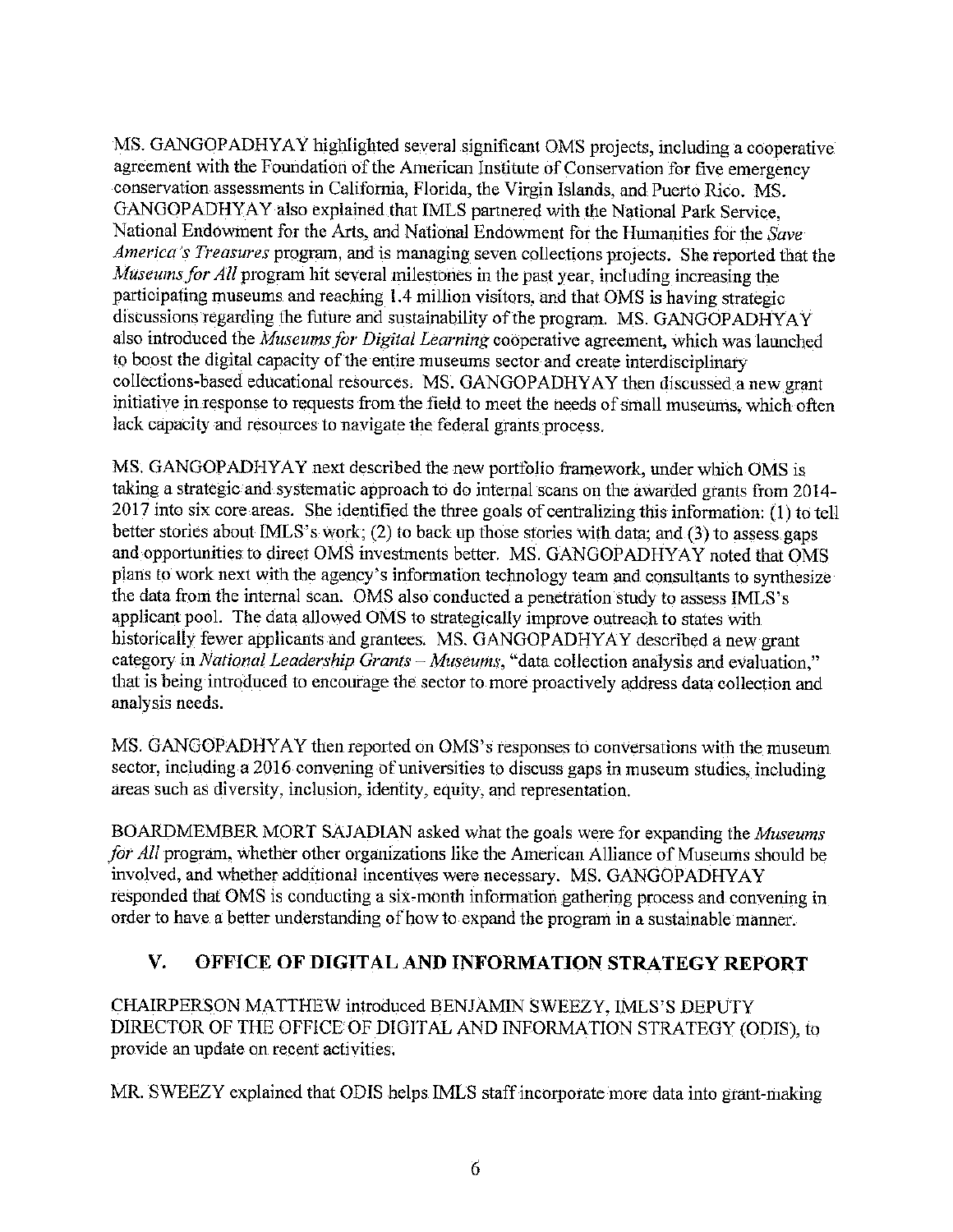and with analytical tools and approaches. MR. SWEEZY first discussed the *Heritage Health Information* project, surveying institutions' collections and conservation practice, in connection with IMLS's strategic goal of capacity building.

Turning to the strategic goal of increasing public access, MR. SWEEZY reported that the results of the Public Needs for Library and Museum Services Survey had been published. Downloadable files on the IMLS website identify different trends in attitudes, uses, and needs in the museum and library sectors. MR. SWEEZY also noted that the agency website has been updated in response to results of a user research study.

MR. SWEEZY discussed IMLS's near term transition from its legacy grants management system to eGMS, a system developed by the National Endowment for the Humanities. MR. SWEEZY explained his office's role in data migration to the new system.

Under the strategic goal of achieving excellence, MR. SWEEZY provided an overview of internal information technology projects, including an inventory of internal datasets and IT systems and how they are impacted by records management requirements. MR. SWEEZY noted that, in the past year, ODIS has expanded ease of access for core applications for teleworking staff, upgraded staff mobile devices, incorporated processes to scan for vulnerabilities in the IMLS network, developed new protocols for collecting sensitive data from reviewers, and engaged the Department of the Interior to conduct a security assessment.

MR. SWEEZY explained efforts to build and test a library search and compare tool to help the public make use of quality statistical information held by JMLS, and demonstrated the interface available at www.imis.gov/labs.

BOARDMEMBER DEBORAH TAYLOR asked if the online search and compare tool had been promoted to libraries. MR. SWEEZY responded that it had not yet, and that additional rounds of iteration would be necessary before launching it fully.

BOARDMEMBER SUZANNE THORIN asked if MR. SWEEZY had plans for working with academic libraries to incorporate their statistical data. MR. SWEEZY indicated openness to that opportunity.

# **VI. FINANCIAL AND OPERATIONS REPORT**

CHAIRPERSON MATTHEW introduced MICHAEL JERGER, IMLS'S CHIEF OPERATING OFFICER, to provide a financial and operations update.

MR. JERGER shared news that IMLS received an increase in funding to \$242 million for Fiscal Year 2019, including a \$2 million increase in administrative costs. MR. JERGER reported that the agency was in the final stages of a Fiscal Year 2018 audit, and was preparing its performance and accountability report. MR JERGER highlighted the agency's progress toward implementing eGMS and revising its grants administration manual. MR. JERGER noted that the agency established a Risk Management Council, which is addressing risks in the agency's IT systems and grants administration. MR. JERGER also explained his office's role in ensuring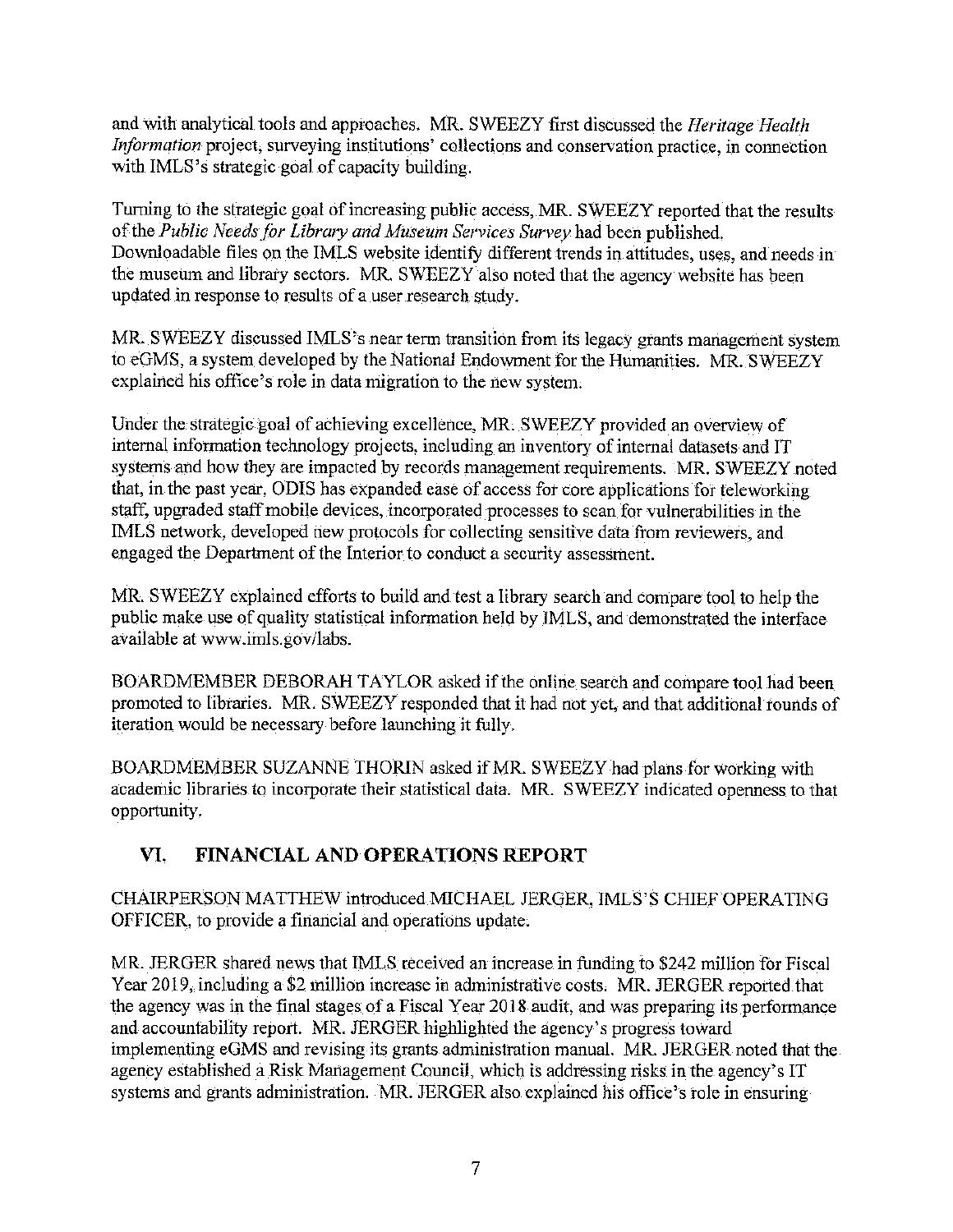compliance with the Digital Accountability and Transparency Act and the Grants Oversight and New Efficiency Act, including monthly reporting of grant-related data on usaspending.gov.

MR. JERGER emphasized the importance of IMLS employee training, listing trainings conducted in the past year by the Offices of Human Resources and General Counsel. He reported that the agency is also revising its continuity of operations plan, and that many staff members participate on an emergency task force team.

BOARDMEMBER MARY MINOW asked if the agency's new location in L'Enfant Plaza has helped to facilitate cooperation with the National Endowment for the Humanities and the National Endowment for the Arts. MR. JERGER responded that it has, particularly in the context of working together on eGMS. MR. JERGER expressed that, given budgetary constraints, the relocation was a "'positive" move.

# **VII. LEGISLATIVE AND POLICY REPORT**

CHAIRPERSON MATTHEW introduced GENERAL COUNSEL NANCY E. WEISS to provide a legislative and policy update.

MS. WEISS updated the Board on recent efforts to review and update the *Afuseum and Library Services Act,* which authorizes IMLS's programs and activities. She reported that, on September 28, 2018, the Senate introduced S. 3530, which includes new provisions to strengthen data-driven policy making, prepare and respond to disasters and emergencies, and expand recruitment and professional development of museum and library professionals. She explained that the House of Representatives introduced an identical bill, and both were advancing through the Congressional review process. MS. WEISS said that Congressional staff had signaled that reauthorization may be considered by the end of the calendar year.

MS. WEISS next described how the Office of General Counsel had researched and updated the agency's legislative history from 1938 to the present, and published a legislative history of the National Museum of African American History and Culture Act (NMAAHCA), which also established the IMLS's grant program for Museums of African American Museums of History and Culture. The NMAAHCA legislative history and highlights of IMLS grants in this area was published in *The Public Historian,* Vol. 40 No. 3, August 2018; (pp. 142-162), in a special journal developed to the "State of Black Museums."

MS. WEISS explained that, in addition engagement on appropriations and authorization legislation, IMLS coordinates with the White House and agencies throughout the government on policy issues affecting the provision of museum, library, and information services. IMLS, for example, regularly engages on matters involving copyright. Along with the U.S. Patent and Trademark Office, Copyright Office, and Department of State, IMLS represents the United States at the United Nations World Intellectual Property Organization (WIPO), helping to evaluate international copyright policies that impact museums, libraries, and archives, educational institutions, and people with disabilities, MS. WEISS highlighted the fact that, in October, the President signed legislation implementing the provisions of *the Marrakesh Treaty to Facilitate Access to Published Works by Visually Impaired Persons and Persons with Print*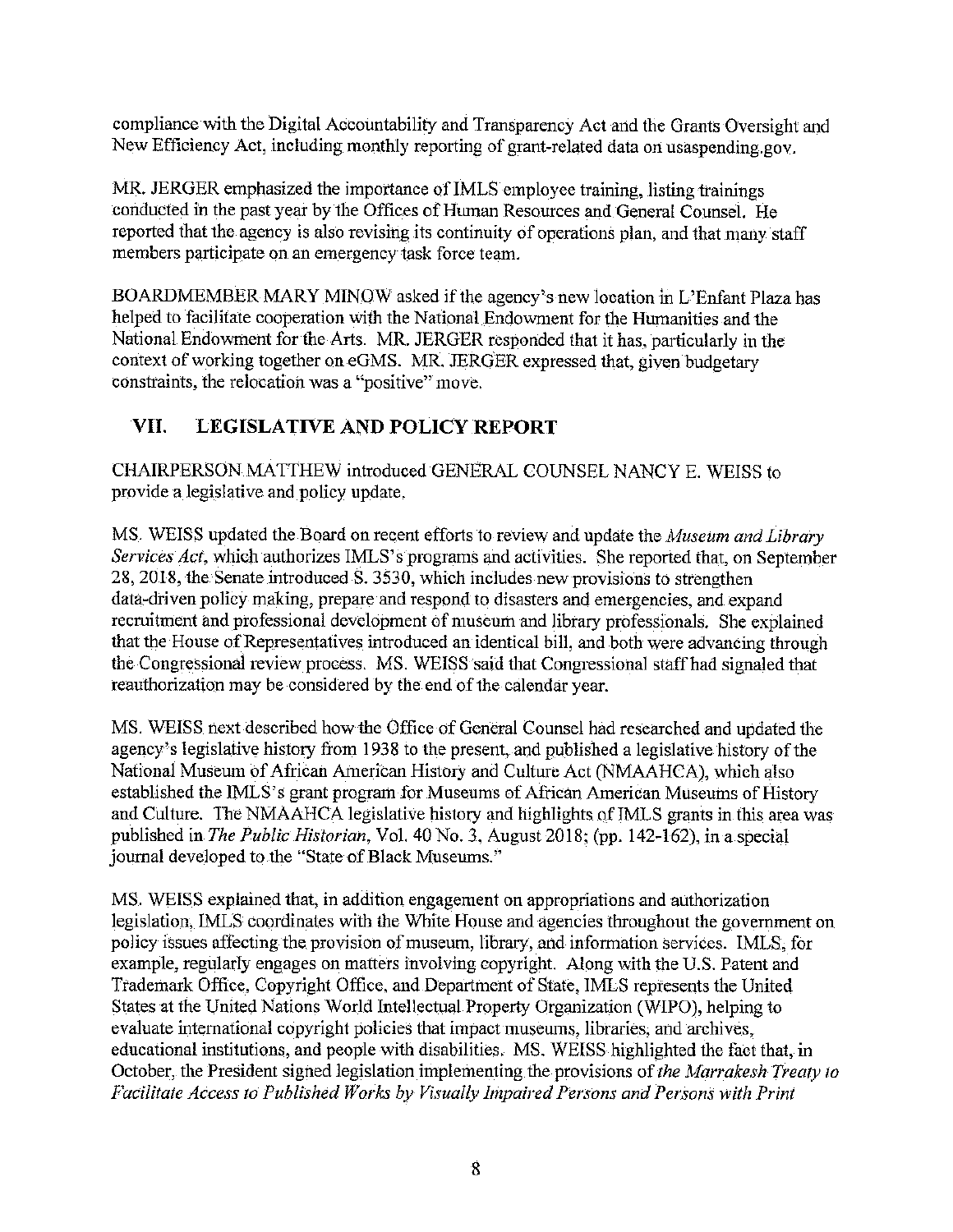*Disabilities,* which requires countries to have minimum domestic copyright exceptions to expand access to accessible materials, and provides for the cross-border provision and exchange of materials. The United States will now work on depositing its ratification instruments to implement the treaty. MS. WEISS also reported that IMLS has been engaged on developing a UNESCO recommendation on openly-licensed educational resources.

MS. WEISS turned next to the agency's policy efforts to expand digital access and inclusion. She described recent work with the White House Broadband Interagency Working Group, as well as efforts.to facilitate eligibility under the E-Rate program for Native American tribes. She also updated the Board on other congressional efforts to expand broadband availability in tribal and rural areas and promote digital literacy. MS. WEISS described how IMLS leveraged its Capitol Hill Maker Faire, to focus on tribal and rural digital engagement.

MS. WEISS concluded her remarks with an overview of the internal work of the Office of General Counsel over the past year, emphasizing its efforts to review and revise numerous IMLS policies and procedures, to advance the mission of the agency.

#### **VIII. ADJOURNMENT**

After thanking the members of the Board for their service, CHAIRPERSON MATTHEW adjourned the meeting at 12:06 p.m.

**Secretary** National Museum and Library Services Board

June 12, 2019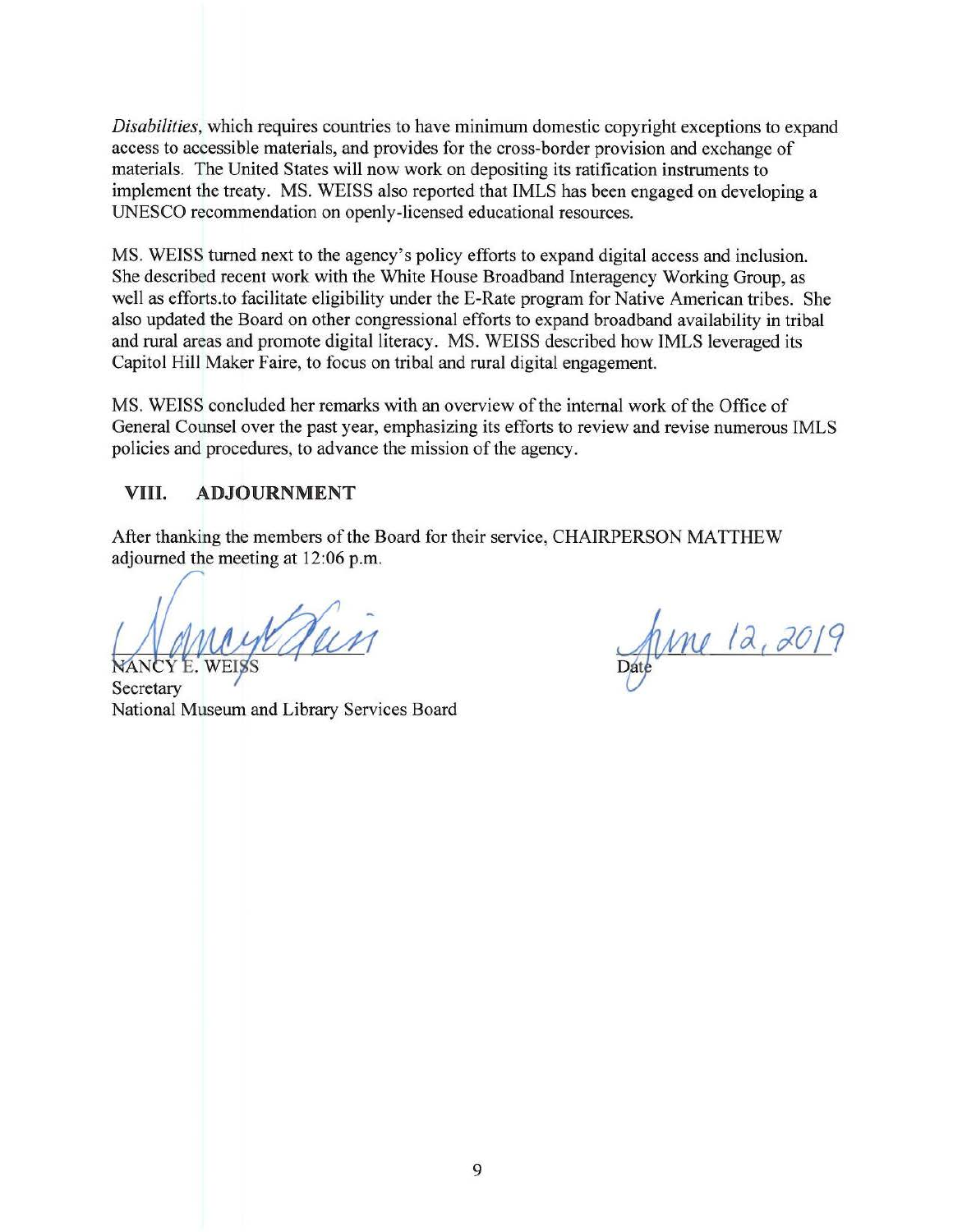#### **MINUTES OF THE THIRTY-NINTH MEETING**

#### **OF THE**

#### **NATIONAL MUSEUM AND LIBRARY SERVICES BOARD**

#### **INSTITUTE OF MUSEUM AND LIBRARY SERVICES**

#### **JUNE 12, 2019**

#### **955 L'Enfant Plaza North, SW, First Floor Conference Room Washington, D.C. 20024**

Board Members Present

Kathryn Matthew, Chairperson Director of the Institute of Museum and Library Services

Sayeed Choudhury Jane Pickering Luis Herrera Mort Sajadian Lynne Ireland Kenneth J. Schutz Mary Minow Beth Takekawa Homa Naficy Deborah Taylor Tey Marianna Nunn Suzanne Thorin Sylvia Orozco Robert Wedgeworth

George Kerscher Jacquelyn Sundstrand

#### Board Members Not Present

Annette Evans Smith Lisa Hoffman Tammie Kahn Jonathan L. Zittrain Paula Gangopadhyay, Deputy Director for Museum Services, IMLS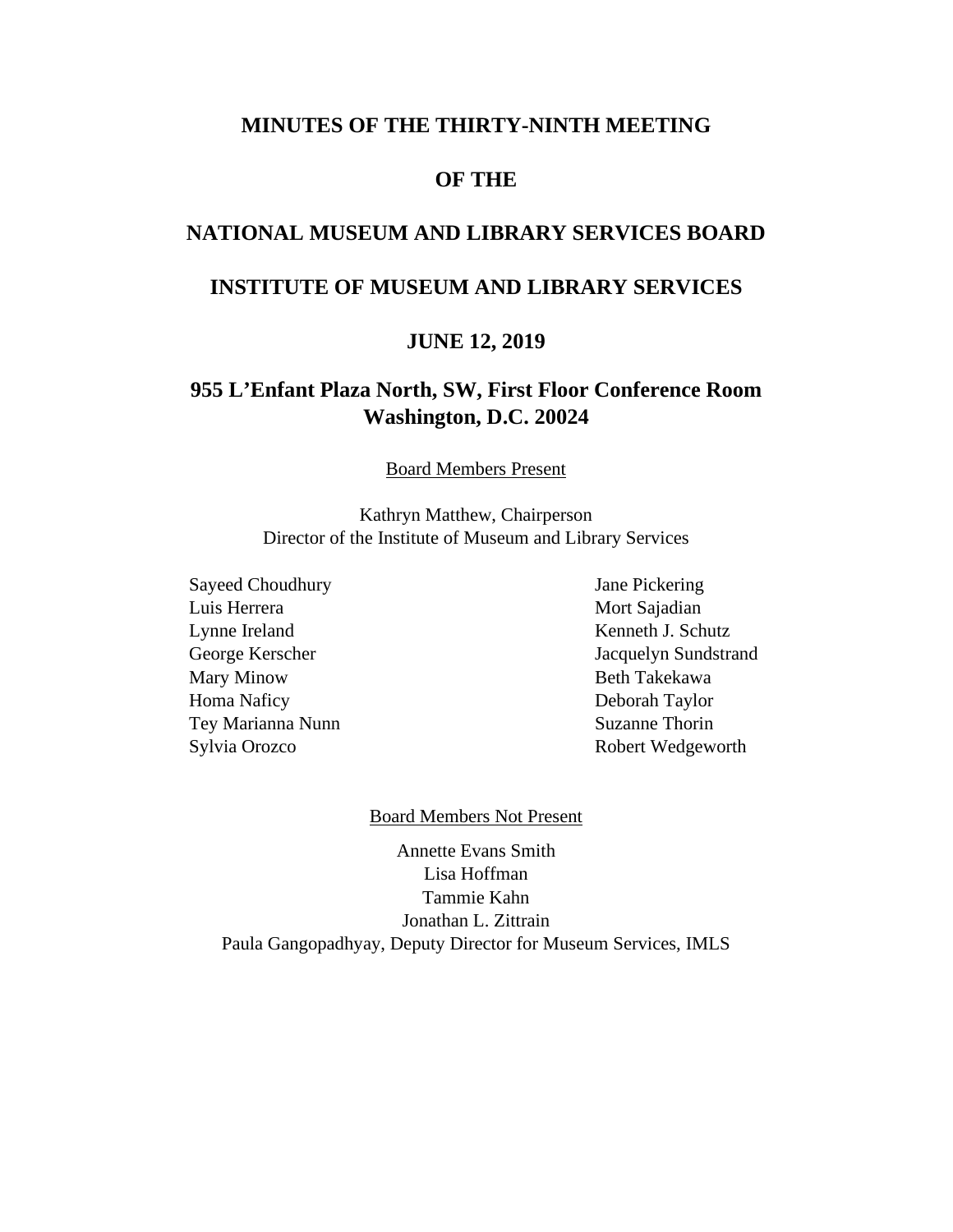# **CONTENTS**

# **Agenda Item**

# **Page Number**

| VI. OFFICE OF DIGITAL AND INFORMATION STRATEGY REPORT 9 |  |
|---------------------------------------------------------|--|
|                                                         |  |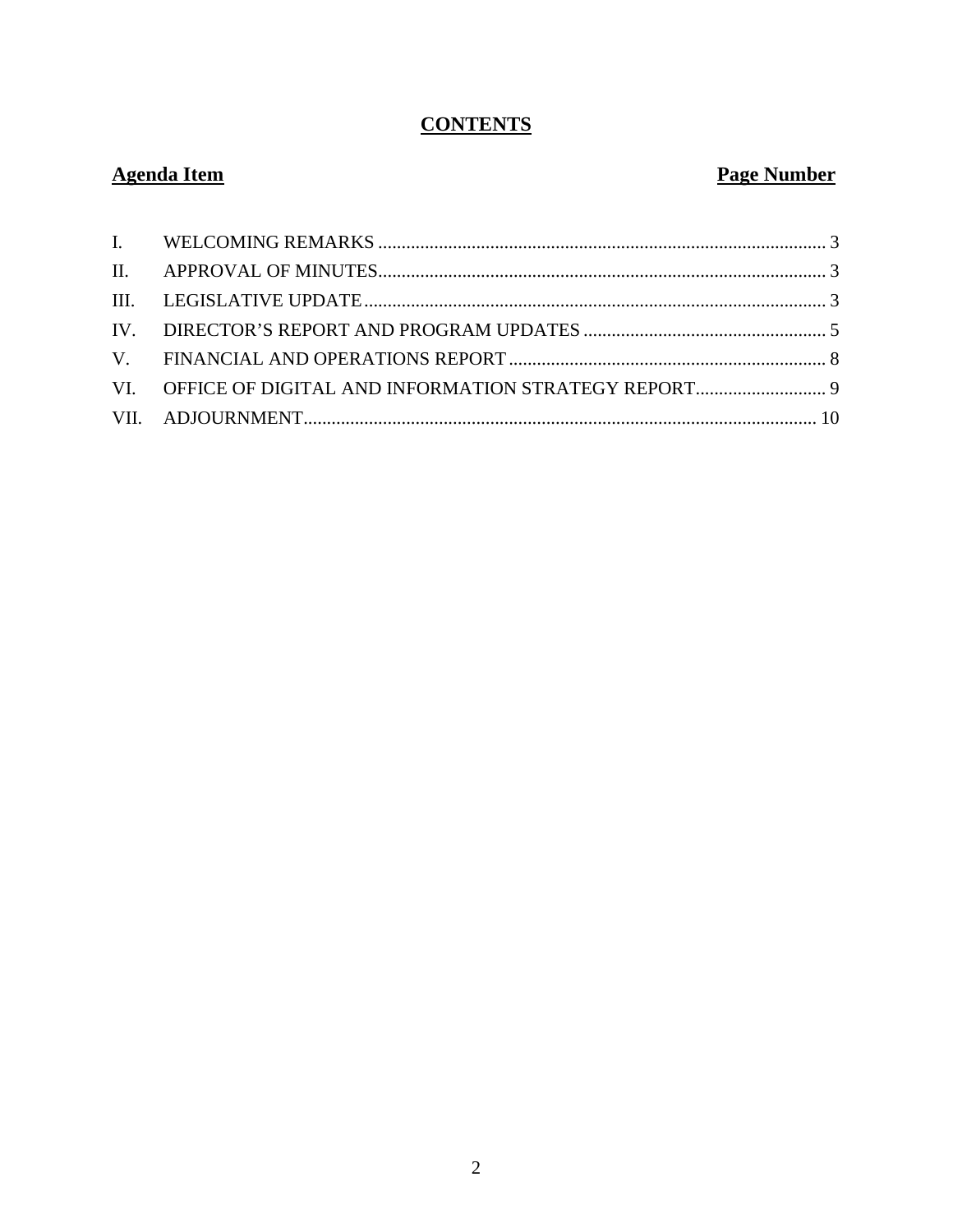# **I. WELCOMING REMARKS**

<span id="page-13-0"></span>CHAIRPERSON KATHRYN K. MATTHEW called to order the Thirty-Ninth Meeting of the National Museum and Library Services Board at 9:00 a.m., and noted that a quorum was present.

CHAIRPERSON MATTHEW recognized GENERAL COUNSEL NANCY E. WEISS for approval of the Minutes of the Thirty-Eighth Meeting of the National Museum and Library Services Board.

# **II. APPROVAL OF MINUTES**

<span id="page-13-1"></span>The Board unanimously approved the Minutes of the Thirty-Eighth Meeting of the National Museum and Library Services Board.

# <span id="page-13-2"></span>**III. LEGISLATIVE UPDATE**

GENERAL COUNSEL NANCY E. WEISS provided an update on recent legislation impacting IMLS.

MS. WEISS introduced the legislative update with a map reflecting the limited state of access to library services in many parts of the United States prior to the passage of the Library Services Act in 1956. She then shared an IMLS analysis of data reflecting that, as of 2015, 98 percent of households in the United States live within ten miles of a public library, and 90 percent of all Americans live within five miles of a public library.

BOARD MEMBER ROBERT WEDGEWORTH asked how the agency responds to statements that the legislation has achieved its purpose. MS. WEISS explained that, while the Library Services Act and subsequent laws have established components of the national infrastructure, more is needed to ensure full and ongoing access to essential library services (including broadband access and digital resources). She explained that the location data was affected by concentrations in urban areas and emphasized the importance of building out the infrastructure in underserved areas such as rural and tribal communities, and leveraging the national infrastructure to meet the current needs of the public.

To set the context for explaining the changes for library and museum programs brought about by the passage of the Museum and Library Services Act of 2018 (which reauthorizes the functions and program of IMLS through FY 2025), MS. WEISS reviewed the legislative history of the agency's programs. She described the 1964 Library Services and Construction Act, the creation of the Institute of Museum Services in 1976, and the establishment of IMLS in 1996 with the passage of the Museum and Library Services Act (MLSA). The MLSA brought together the Federal museum and library programs and changed the focus of Federal library support from construction to technology. MS. WEISS observed that IMLS's legislation was enacted at the same time as the Telecommunications Act of 1996, and the two laws work together to support digital access and inclusion, particularly with respect to libraries.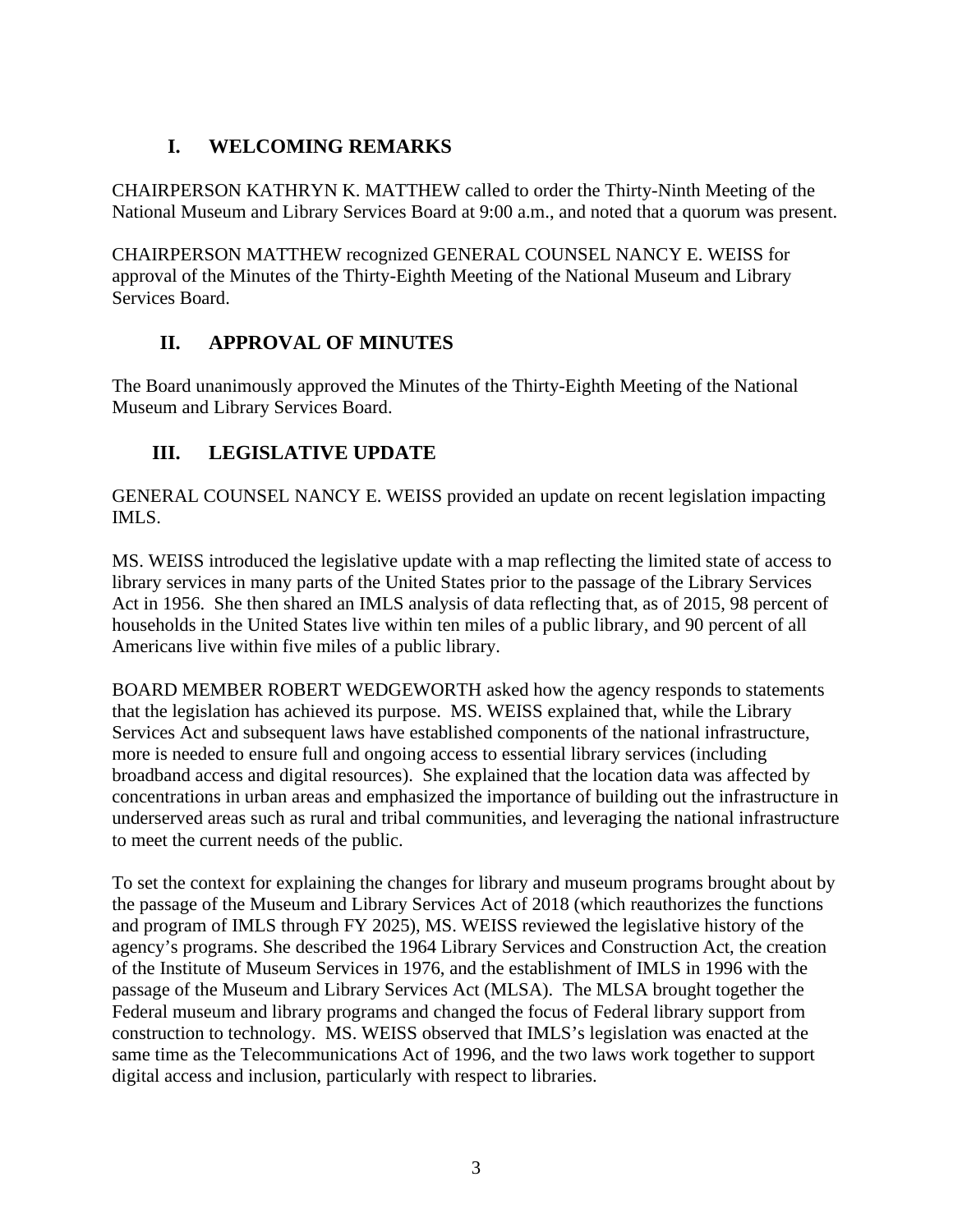MS. WEISS said that the National Museum and Library Services Board was created in 2003, to ensure cross-sector guidance for the agency that was previously provided separately by the National Museum Services Board and the National Commission Library and Information Science. IMLS's *Museum Grants for African American History and Culture* program was also authorized in 2003, in the same legislation that established the National Museum of African American History and Culture. Through the reauthorization of the MLSA in 2010, she said, Congress transferred to IMLS two library data collection programs previously carried out by the Department of Education, and the library and information policy functions of the National Commission on Library and Information Science.

MS. WEISS then discussed recent changes for library and museum programs in brought about by the passage of the Museum and Library Services Act of 2018, which reauthorizes the functions and program of IMLS through FY 2025. She explained that the reauthorized MLSA increases the amount allocated for Native American Tribal Services, increases the minimum allotments to state library administrative agencies, and emphasizes professional opportunities and training to develop and support a diverse cadre of museum and library professionals. The new law includes a new emphasis for libraries on serving people of diverse and underrepresented backgrounds and adds "tribal library" to the definition of a library. The legislation also addresses the ability of libraries to provide services in the event of emergency or disaster. Turning to updates for museum programs, MS. WEISS described how the Act now emphasizes the importance of connecting the public to its diverse heritage and encouraging civic engagement. MS. WEISS also explained that the Act strengthens the agency's authority to carry out research, data collection, analysis and modeling, evaluation, and the dissemination of information.

MS. WEISS reported on other pieces of pending legislation involving IMLS, such as the Access Broadband Act, for which IMLS provided technical assistance, and the proposed Digital Equity Act, for which IMLS worked to ensure that libraries were included in addressing digital inclusion. MS. WEISS also provided an update on legislative efforts to establish a National Museum of the American Latino and a related program of financial support at IMLS.

Turning to the IMLS's strategic goal of increasing public access, MS. WEISS discussed IMLS's participation in international efforts to promote the use of openly licensed educational resources. IMLS's engagement in the Administration's efforts reflects the importance of these resources to museums and libraries. MS. WEISS addressed IMLS's work in increasing access for people with print disabilities. BOARD MEMBER GEORGE KERSCHER explained that the term "print disability" (which he coined) refers to the inability to access print materials for many reasons, including blindness or low vision, as well as learning or physical disabilities. MS. WEISS described IMLS's role in identifying the need for, negotiating, and supporting U.S. ratification and entry into the Marrakesh Treaty to Facilitate Access to Published Works for Persons Who Are Blind, Visually Impaired or Otherwise Print Disabled, which took effect in the United States on May 8th, 2019. MS. WEISS explained how the Treaty works and how the State Library Administrative Agencies and other IMLS grantees are able to engage in cross border sharing of accessible materials.

BOARD MEMBER LUIS HERRERA asked if the percentage of print materials available in accessible formats, currently 10 percent, was likely to increase as a result of the U.S.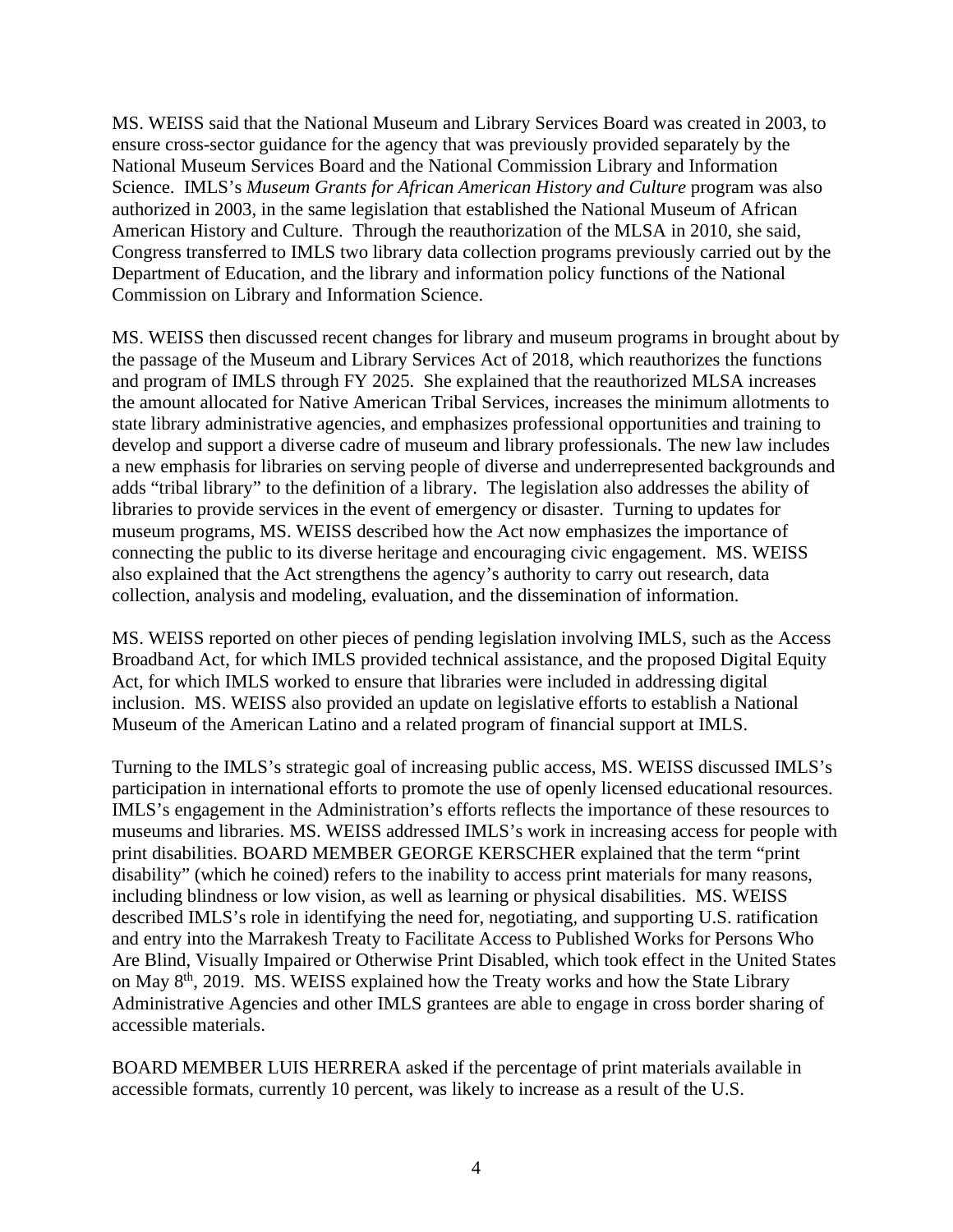implementation of the Marrakesh Treaty. MS. WEISS responded affirmatively noting recent cross-border efforts, and BOARD MEMBER KERSCHER observed the Treaty's impact on publishers developing accessible products, explaining that the availability of accessible materials for purchase reduces the need to create and distribute alternative versions through the copyright exception.

BOARD MEMBER ROBERT WEDGEWORTH commended the progress made regarding accessible materials and highlighted a fundamental concern—the large population of people lacking basic literacy. CHAIRPERSON MATTHEW noted that this is a high priority for IMLS in funding individual projects and making connections with other organizations.

BOARD MEMBER DEBORAH TAYLOR queried whether the move away from support for construction would result in libraries housed in older buildings not set up for technological change. IMLS ASSOCIATE DEPUTY DIRECTOR – STATE PROGRAMS TERESA DEVOE noted that IMLS had received similar concerns, but the MLSA prohibits the agency from funding construction. MS. WEISS added that IMLS has interpreted the legislation in line with other government precedent to enable certain efforts that are needed to effectively use technology. BOARD MEMBER SAYEED CHOUDHURY queried whether access to mobile devices and the development of 5G networks would mitigate these issues. CHAIRPERSON MATTHEW noted that efforts around broadband access was a major focus for IMLS for these reasons.

#### <span id="page-15-0"></span>**IV. DIRECTOR'S REPORT AND PROGRAM UPDATES**

CHAIRPERSON MATTHEW continued the prior discussion to highlight more of the agency's accomplishments during FY 2019. She described IMLS's role and support for increasing the availability of accessible resources, and reiterated IMLS's active role in broadband policy discussions as well as efforts to support workforce development.

CHAIRPERSON MATTHEW reported on the ways in which IMLS continues to improve efficiencies in administrative processes through electronic recordkeeping and by modernizing the agency's information technology systems to enhance security, privacy, and customer service. She described the ways in which IMLS promotes open data and the agency's upcoming transition to a new electronic grants management system. She also highlighted the ways in which IMLS is focusing on learning, evaluation, and assessment in line with the recently enacted Federal Evidence Based Policymaking Act.

CHAIRPERSON MATTHEW then turned to how the agency has been approaching funding opportunities. In addition to its focus on collection stewardship, conservation, and professional development, the agency also prioritizes capacity building for different types of museums and libraries, she said, explaining how new program opportunities address the needs of small museums and libraries.

CHAIRPERSON MATTHEW described how IMLS engages in program planning and evaluation and tracks grant recipients' internal objectives and key results with the goal of having a holistic approach to achieving the agency's strategic goals. IMLS's *Community Catalyst Initiative* applies this approach, CHAIRPERSON MATTHEW explained, noting that trends identified and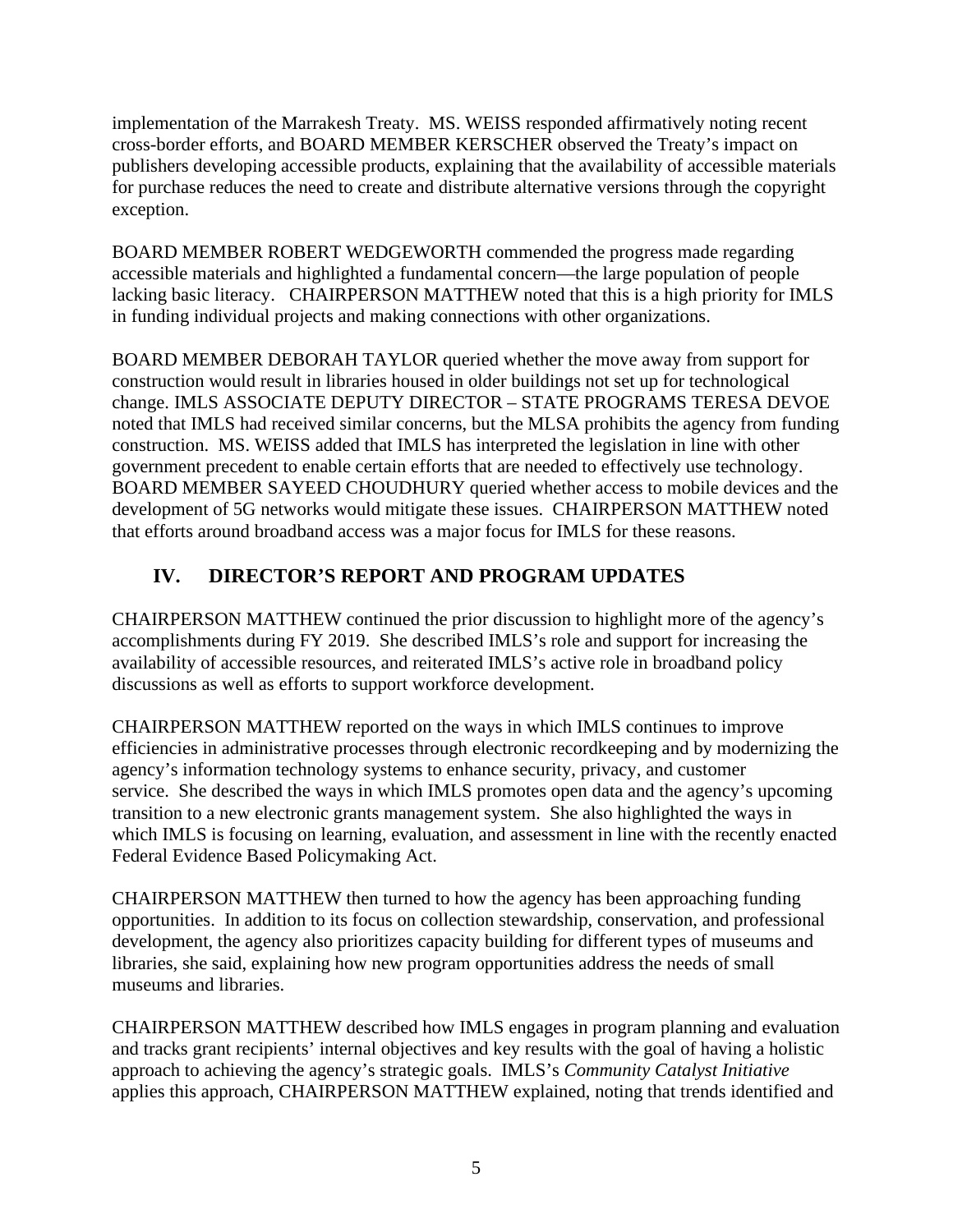validated with stakeholders in a town hall format informed exploratory research opportunities on how best to use STEM experts to inspire learning. IMLS draws on common practices in social science to understand the relationship between museums and libraries and social well-being in their communities.

CHAIRPERSON MATTHEW also described ways in which the agency has tested capacitybuilding models using a cohort framework, helping the agency achieve a longer term understanding of how grantees retain learning and disseminate it throughout the museum and library sectors. The *Accelerating Promising Practices for Small Libraries Program* draws on the cohort model of the *Community Catalyst Initiative*, and assigns a mentor organization to provide expertise to grant recipients, who are divided into three cohorts focusing on community memory, digital inclusion, and school libraries. IMLS has engaged a cooperator to evaluate the work of each cohort. Evaluations of these projects are not only illuminating for IMLS, she explained, but also can demonstrate the impact of its grantees' work.

CHAIRPERSON MATTHEW and CHIEF OPERATING OFFICIAL MICHAEL JERGER next reported on how, with the help of a consultant and input from IMLS staff, the agency has implemented logic models to articulate and clarify what it believes are the outcomes of its work and the impact of its investments. These priorities can then be incorporated into IMLS funding opportunities.

Because the new OLS Deputy Director, Cynthia Landrum, was not yet at the agency, CHAIRPERSON MATTHEW then updated the Board on recent activities involving the agency's Office of Library Services. With respect to the *Library Grants to States* program, CHAIRPERSON MATTHEW reported that the State Library Administrative Agencies would be submitting reports on IMLS their FY 2019 accomplishments. In April 2019, IMLS had convened a *Library Grants to States* program conference, which, included sessions dedicated to data and evaluation. Also participating in the conference were representatives of the Research Institute for Public Libraries (RIPL), an IMLS grant recipient that helps build capacity in the library field with respect to research, evaluation, and data analysis.

MS. KELCY SHEPHERD, ASSOCIATE DEPUTY DIRECTOR FOR LIBRARY SERVICES – DISCRETIONARY, reported that a "Lifelong Learning" category had been added to FY 2019 library discretionary grant opportunities, and noted that, for FY 2020 projects, the Office of Library Services would be incorporating new language to emphasize cross-disciplinary, family, and inquiry-based learning.

CHAIRPERSON MATTHEW called the Board's attention to another focal area in the library discretionary grants program—diversity in the profession—which had been further enhanced in the agency's recent reauthorization. She explained that IMLS grants support the development of recruitment and hiring practices and other efforts to train and retain library staff, boards, and volunteers. A 2017 report from an IMLS convening of practitioners and library schools identified the necessity of better connecting the development of school curricula and best practices to institutional needs "on the ground."

BOARD MEMBER GEORGE KERSCHER asked what was being done to recruit individuals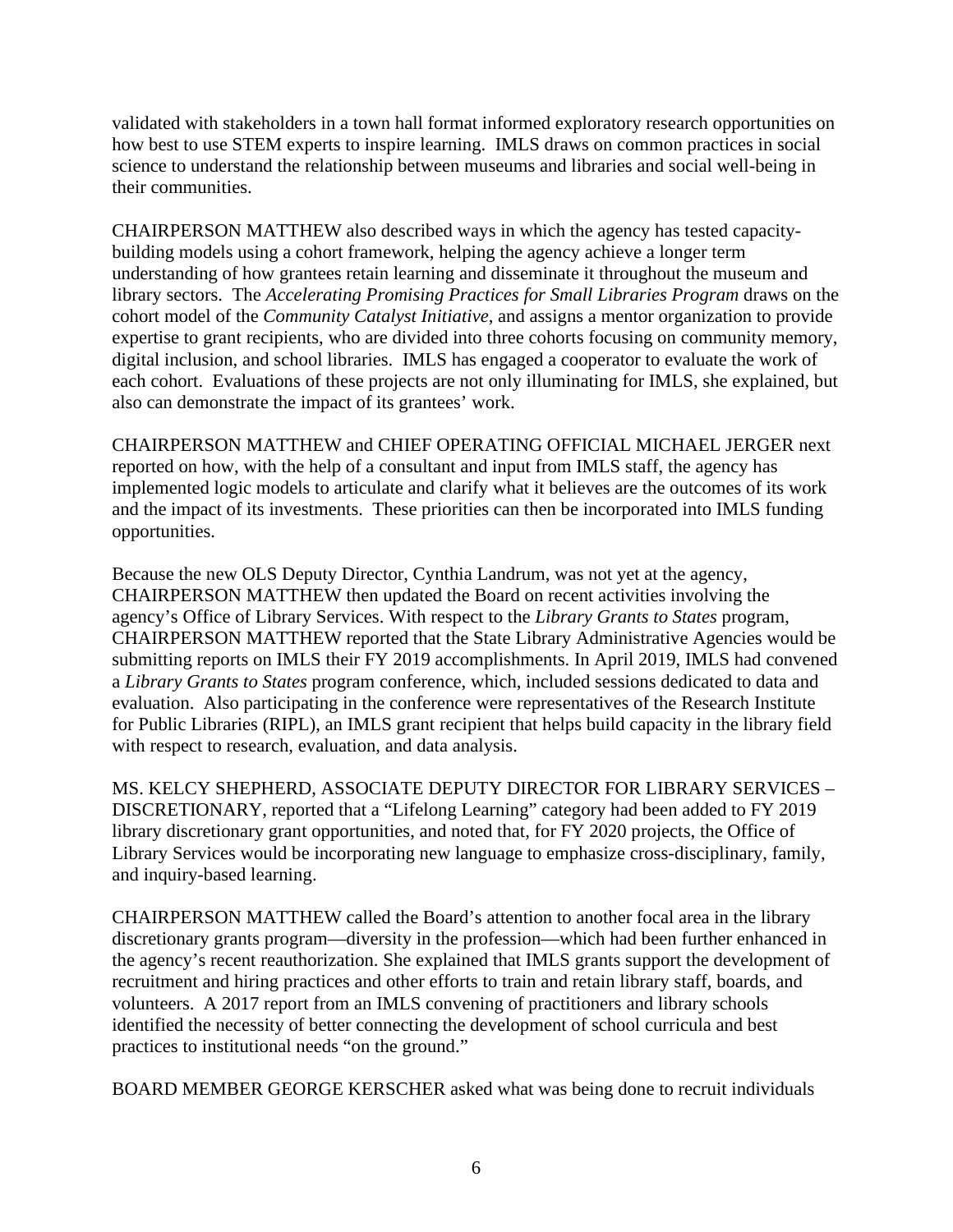with disabilities, and MS. SHEPHERD responded that individuals with disabilities were included in IMLS's framing of diversity and an area of emphasis in the agency's work.

Turning to the work of the Office of Museum Services (OMS), CHAIRPERSON MATTHEW reported on behalf of DEPUTY DIRECTOR PAULA GANGOPADHYAY. Highlights from FY 2019 included an increase in first-time applicants in the *Museum Grants for African American History and Culture* and *Native American/Native Hawaiian Museum Services* programs. Additionally, CHAIRPERSON MATTHEW reported, IMLS saw an increase in National Medals for Museum and Library Services nominations for institutions in these sectors. The *Museums Empowered* and *National Leadership Grants for Museums* programs also received an increase in applications in the "diversity and inclusion" category.

BOARD MEMBER ROBERT WEDGEWORTH asked for examples of the types of research and data-related applications submitted to OMS. SUPERVISORY GRANTS MANAGEMENT SPECIALIST HELEN WECHSLER replied that IMLS receives many applications involving efficacy and learning, as well as conservation-related research for living and non-living collections.

CHAIRPERSON MATTHEW reported that the IMLS's *Museum Assessment Program* with the American Alliance of Museums now offered two new assessments in educational programming and board development. She also said that IMLS's *Conservation Assessment Program* with the Foundation for the Advancement in Conservation (FAIC) included a new emergency assessment opportunity. CHAIRPERSON MATTHEW also highlighted IMLS's interagency agreement with the Department of Education to scale-up STEM-learning through the *21st Century Learning Science Centers Program*, and the continued expansion of the *Museums for All* program, which provides free or low-cost admission to low-income program participants.

CHAIRPERSON MATTHEW discussed ways that IMLS is gaining knowledge through evaluation, grantee convenings, and discussions with stakeholders to inform IMLS programs. In response to needs expressed by the sector, IMLS also added a new museum grant category focused on data and evaluation for FY 2019 grants. CHAIRPERSON MATTHEW observed that 11 percent of applications in the last cycle were to support data assessment projects.

BOARD MEMBER JANE PICKERING asked whether IMLS had received feedback from grantees regarding whether STEM activities were inclusive of men and women, boys and girls. the focus of the STEM movement on activities traditionally undertaken by men as opposed to women MS. WECHSLER described how an IMLS partnership with the Department of Education supports a STEM circuitry program with a mix of activities, including fabric work and sewing, to teach core science to both boys and girls in the program. OMS CHIEF ADMINISTRATOR CHRISTOPHER REICH added that the Department of Education partnership was targeting underrepresented audiences with equity-oriented facilitation of Making activities; the project is raising the profile of museums in their communities by providing training for educators in STEM programming.

BOARD MEMBER LUIS HERRERA expressed curiosity in what topics IMLS staff were hearing about from the museum and library fields, and whether these aligned with the IMLS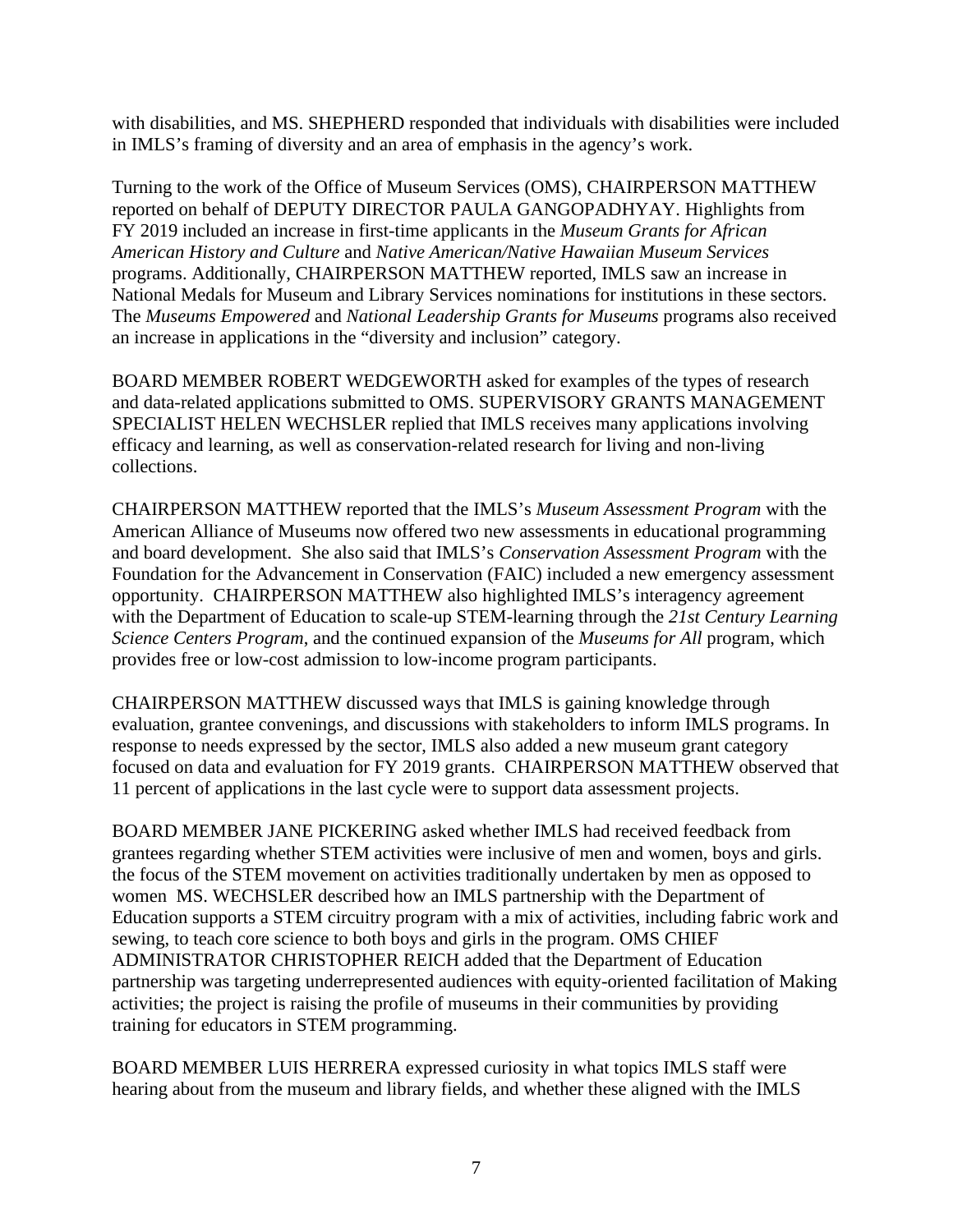strategic goals. SENIOR MUSEUM PROGRAM OFFICER SANDRA NARVA described how grants to Native American tribes include funding for the convening of awardees, so that IMLS can gather feedback on whether the needs of the field (such as language preservation) are being met through IMLS's programs. MR. REICH added that museums are continually building capacity to ensure relevance in their communities in changing socioeconomic environments, and that taking diversity and inclusion into account internally is critical to these efforts. MS. SHEPHERD mentioned a funded project for a Native American tribe in Maine to train other tribes on handling issues of intellectual property and cultural patrimony. MS. SHEPHERD also highlighted an upcoming convening of tribal library grantees, at which IMLS hoped to learn about gaps in the field and needs to be addressed. Other areas of need in the library field, MS. SHEPHERD continued, include sustainability of digital infrastructure and digital projects and the development of strong community partnerships. MR. REICH noted that IMLS is one of the few places where museums can apply for funding for collections care and that making collections relevant to the community is an important goal, which can be emphasized in light of the upcoming 250th anniversary of the United States. SENIOR MUSEUM PROGRAM OFFICER MARK ISAKSEN commented that the Museum Grants for African American History and Culture program has seen an increase in applications for projects involving digitization of collections, capacity building, and engagement with school districts on K-12 curricula.

BOARD MEMBER KENNETH SCHUTZ noted that proactive fortification by museums of their collections may be an important part of disaster preparedness, particularly in light of the effects of climate change. CHAIRPERSON MATTHEW indicated that this could be a ripe area for a needs assessment.

#### **V. FINANCIAL AND OPERATIONS REPORT**

<span id="page-18-0"></span>CHAIRPERSON MATTHEW introduced MICHAEL JERGER, IMLS'S CHIEF OPERATING OFFICER, to provide a financial and operations update.

MR. JERGER reported on the agency's  $13<sup>th</sup>$  clean financial audit opinion, which was issued in November, and directed the Board to the FY 2018 Performance and Accountability Report on the agency's website. He also described the agency's \$2 million increase in appropriations for FY 2019, which includes a \$1 million increase in administration, and \$1 million increase in funding for research, evaluation, and data collection. MR. JERGER explained that the increased administrative funds would cover staff and contracting support, interagency agreements, panels, and other operational needs.

MR. JERGER next provided a snapshot of the agency's grant operations, explaining that IMLS currently had 2,500 open grants, and had approved 1,000 grantee reports and processed 3,000 grant payments during the current fiscal year. He also described the many training sessions led by the Offices of Human Resources and the General Counsel during the year, and other updates to operations, including the implementation of a new government-wide charge card management program.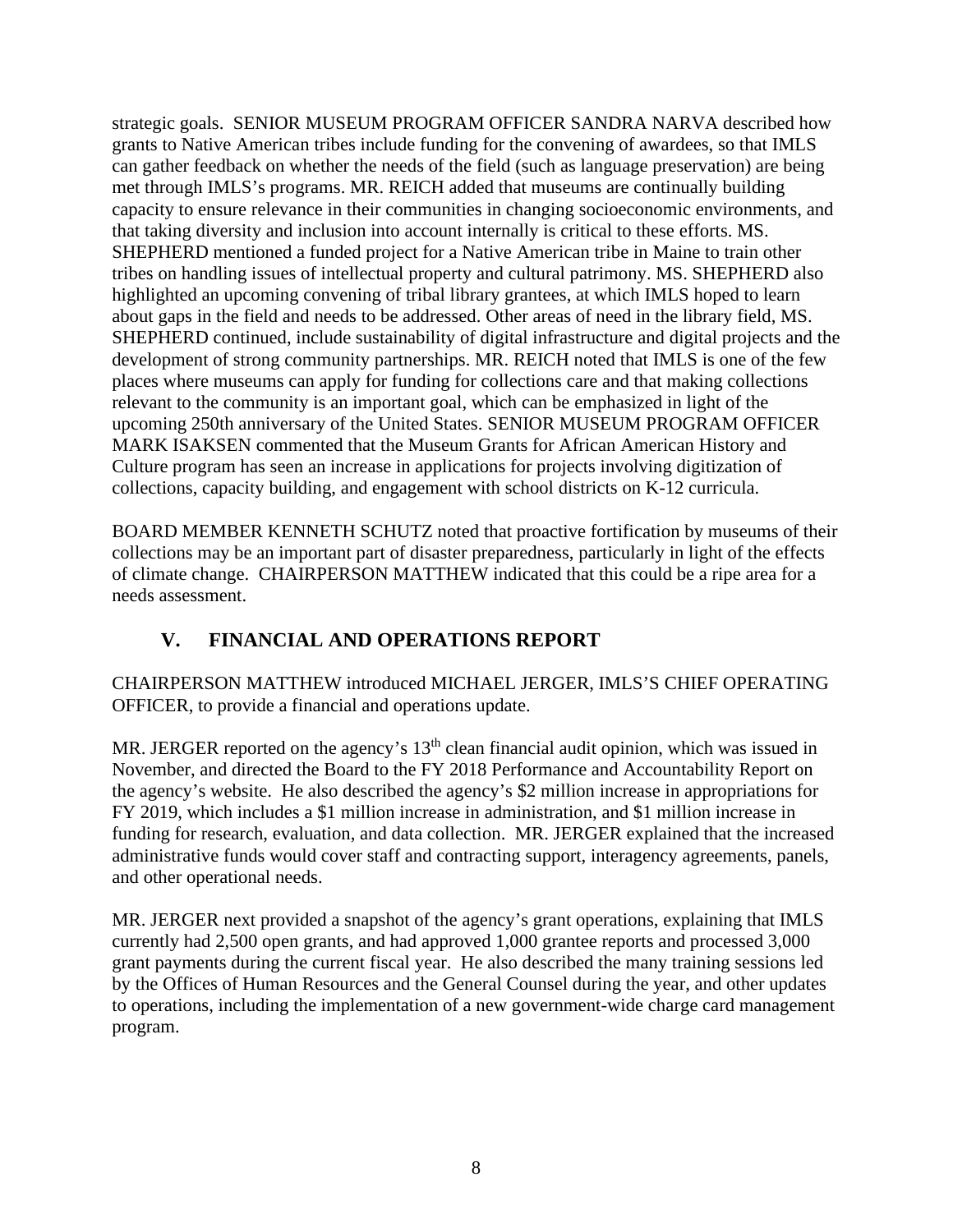BOARD MEMBER ROBERT WEDGEWORTH asked if IMLS had identified any types of common Freedom of Information Act requests. MS. WEISS responded that applications and final grant reports, as well as communications with members of Congress, were commonly requested.

MR. JERGER reported that IMLS was in the process of finalizing its Continuity of Operations Plan. In the prior year, the agency had established a Risk Management Council (RMC). During FY 2019, the RMC prioritized information technology, and would be focused on grant making processes in FY 2020. MR. JERGER also announced that IMLS would launch eGMS, an electronic grants management system designed to reduce burden on grantees, on October 1, 2019.

#### <span id="page-19-0"></span>**VI. OFFICE OF DIGITAL AND INFORMATION STRATEGY REPORT**

CHAIRPERSON MATTHEW introduced BENJAMIN SWEEZY, IMLS'S DEPUTY DIRECTOR OF THE OFFICE OF DIGITAL AND INFORMATION STRATEGY, to provide an update on recent activities.

MR. SWEEZY expanded upon the Director's introduction of the types of new research designs that IMLS has integrated into agency efforts to assess community engagement and social well-being. He also updated the Board on the *Public Libraries Survey* and *State Library Administrative Agency Survey*, available at [imls.gov/data,](http://imls.gov/data) which he explained are core datasets for decision-making across the library field. MR. SWEEZY said IMLS has been linking its data with that of its statistical counterparts at other agencies (such as Census data) to make findings that are relevant and resonate with stakeholders.

MR. SWEEZY provided the Board with additional information about IMLS's recent technology updates and the implementation of security modernization requirements, including multifactor authentication and cloud-based email and document management.

BOARD MEMBER ROBERT WEDGEWORTH asked how the agency was maintaining the currency of statistical reports. MR. SWEEZY described how IMLS is considering how to implement a method of releasing survey data prior to the release of the agency's final analysis and report. This would involve compiling a process version of data that could be made available and then augmented with a final version.

MR. SWEEZY then discussed the efforts IMLS has made to improve the *Public Libraries Survey*, implement new tools to analyze data from *State Program Reports*, and conduct a pilot exploration of automated text processing tools to augment staff review of grant reports. IMLS carried out research to identify gaps and needs of librarian and other data users to increase the usability of query options in the Library Search and Compare tool at [imls.gov/labs.](http://imls.gov/labs) MR. SWEEZY explained that his team had instructed State data coordinators how to use the new tool at the annual Library Grants to States conference.

MR. SWEEZY also highlighted the release of new findings from the *Heritage Health Information Survey*, and the infographic products coming out of this effort available on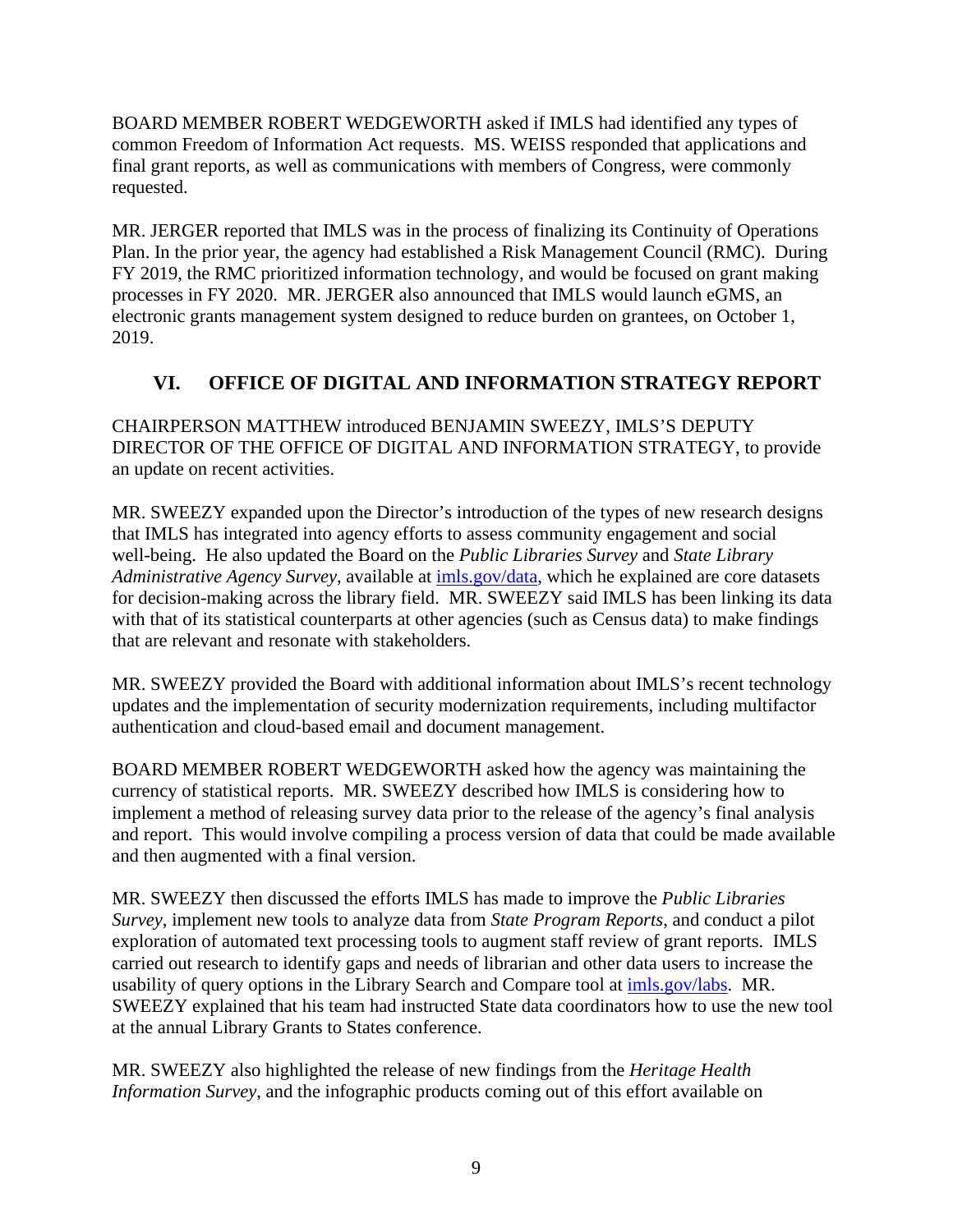[imlsl.gov/hhis.](http://imlsl.gov/hhis) Comparing new data and information collected a decade ago, this report on the state of conservation and preservation efforts at cultural heritage organizations is able to identify developments in the museum and library fields over time.

#### <span id="page-20-0"></span>**VII. ADJOURNMENT**

After thanking the members of the Board for their service, CHAIRPERSON MATTHEW adjourned the meeting at 12:24 p.m.

Cancert Duin

12/5/2019

 $\overline{\text{Date}}$ 

NANCY E. WEISS Secretary National Museum and Library Services Board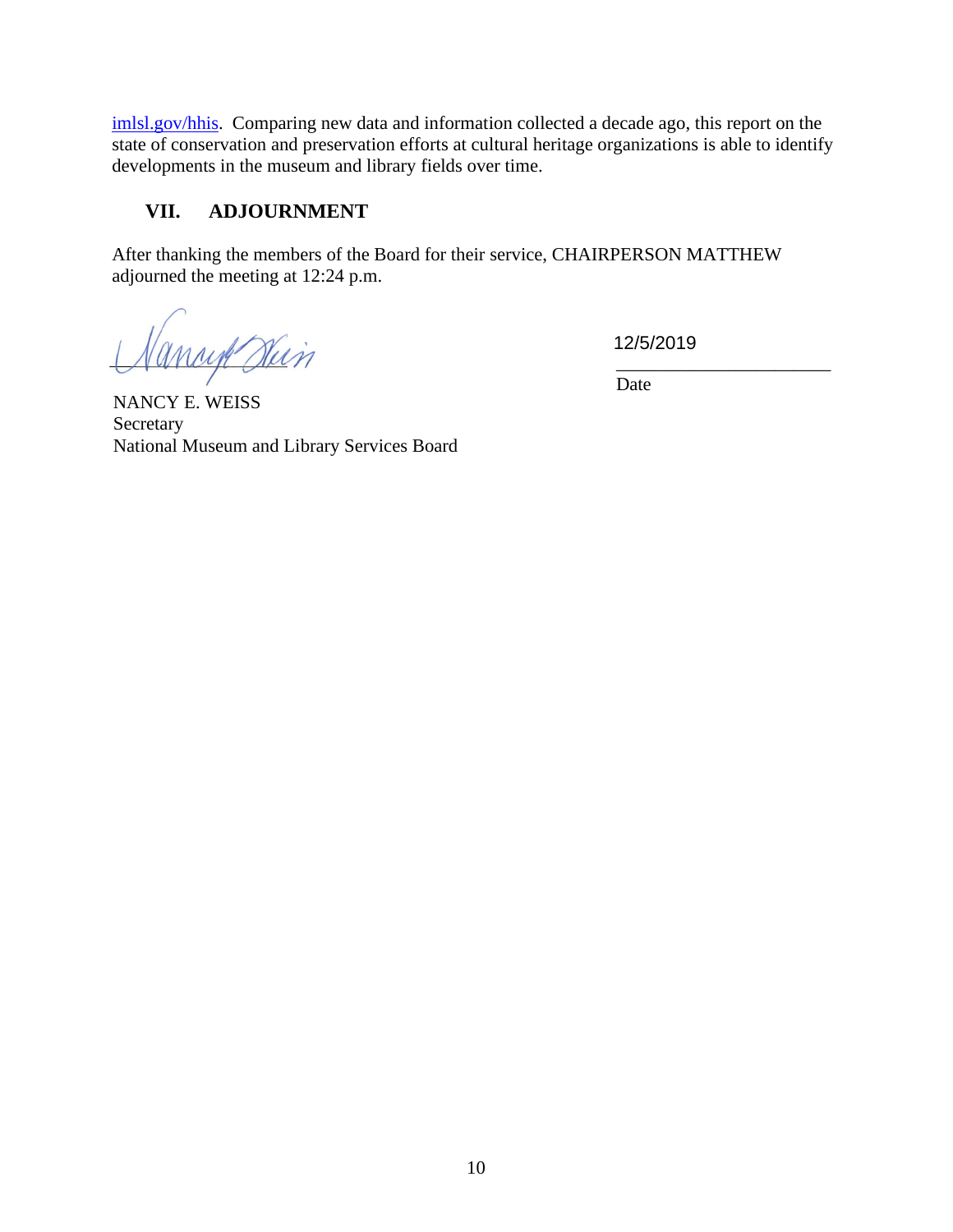#### **MINUTES OF THE FORTIETH MEETING**

#### **OF THE**

#### **NATIONAL MUSEUM AND LIBRARY SERVICES BOARD**

#### **INSTITUTE OF MUSEUM AND LIBRARY SERVICES**

#### **DECEMBER 5, 2019**

#### **955 L'Enfant Plaza North, SW, First Floor Conference Room Washington, D.C. 20024**

Board Members Present

Kathryn Matthew, Chairperson Director of the Institute of Museum and Library Services

Lisa Hoffman Jane Pickering Lynne Ireland Mort Sajadian Mary Minow Beth Takekawa Homa Naficy Deborah Taylor Tey Marianna Nunn Suzanne Thorin Sylvia Orozco Jonathan Zittrain

George Kerscher Jacquelyn Sundstrand

Paula Gangopadhyay, Deputy Director for Museum Services, IMLS Cyndee Landrum, Deputy Director for Library Services, IMLS

#### Board Members Not Present

Sayeed Choudhury Luis Herrera Tammie Kahn Kenneth J. Schuta Annette Evans Smith Robert Wedgeworth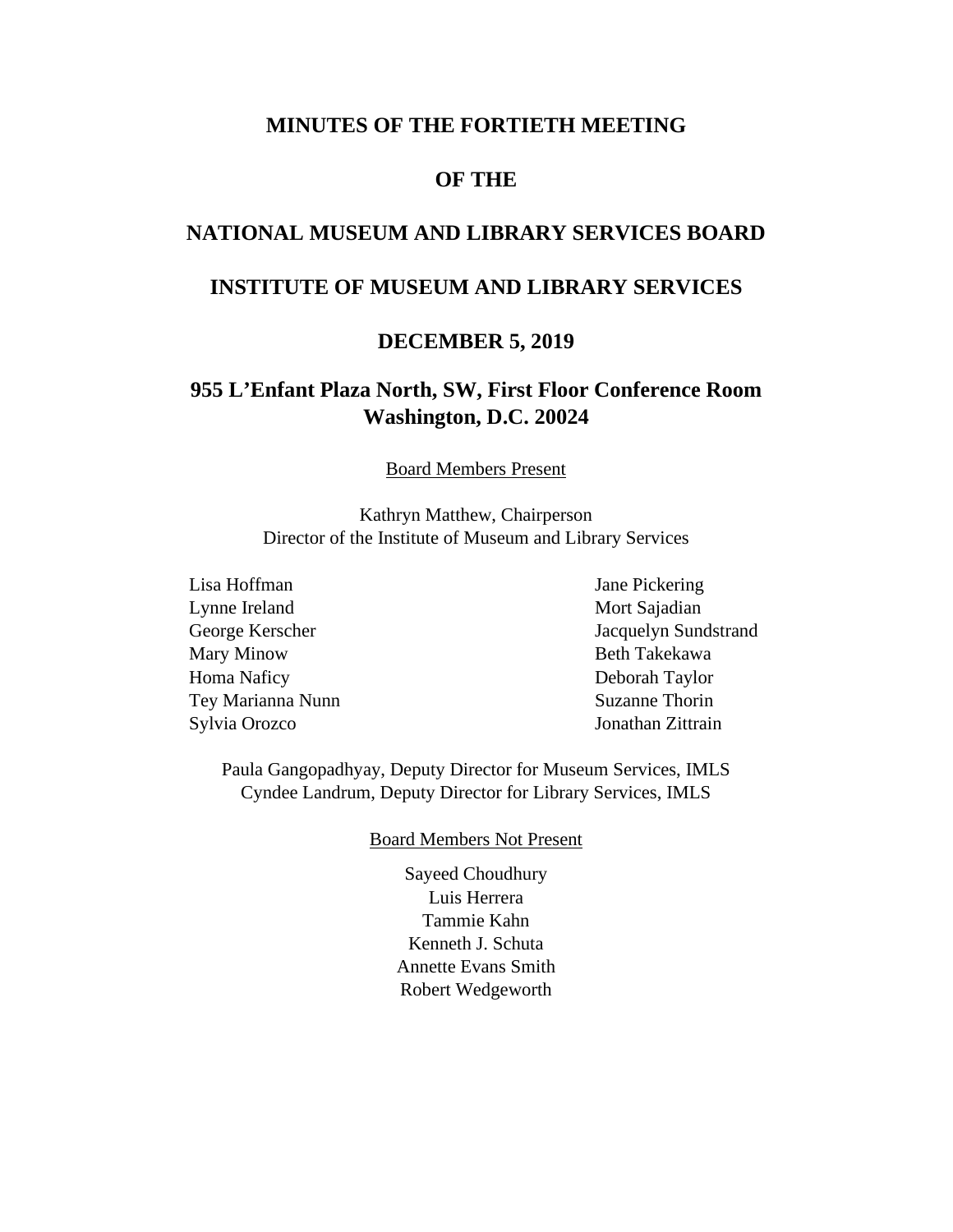# **CONTENTS**

# **Agenda Item**

# **Page Number**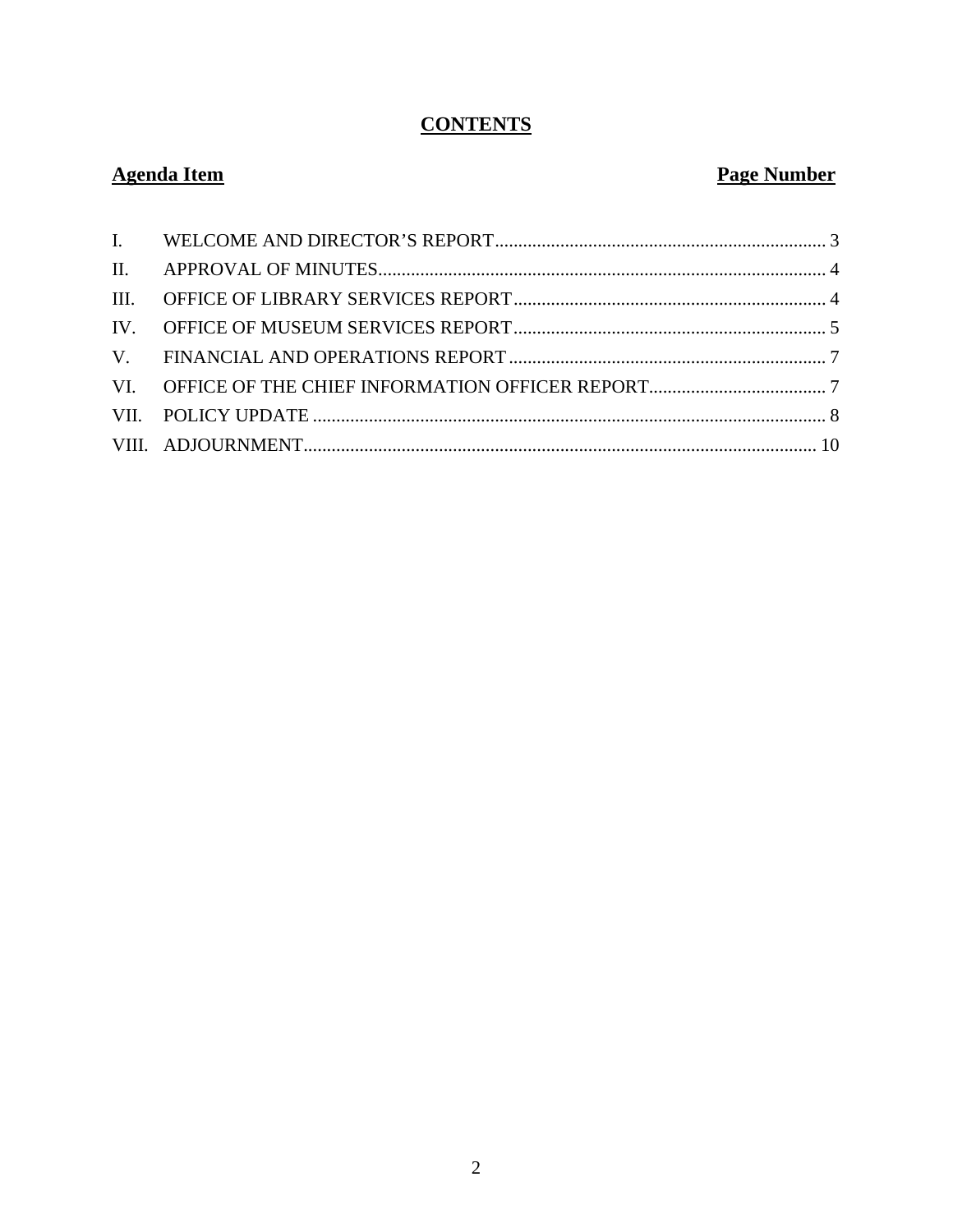# **I. WELCOME AND DIRECTOR'S REPORT**

<span id="page-23-0"></span>CHAIRPERSON KATHRYN K. MATTHEW called to order the Fortieth Meeting of the National Museum and Library Services Board at 9:02 a.m., noting that a quorum was present.

CHAIRPERSON MATTHEW introduced her report to the Board by describing IMLS's efforts to align staff expertise, financial resources, agency relationships, and grantee projects to support libraries and museums nationwide. She explained how IMLS encourages grantees to evaluate their work and share their results so that others can understand and learn from them, as well as how IMLS engages in internal validation efforts, partnering with third-party researchers and evaluators, to assess the agency's work and identify new strategic approaches. As an example of this, CHAIRPERSON MATTHEW discussed the *Community Catalyst* initiative, which has undergone a mixed methods evaluation—interviews, observations, surveys, and case studies—to understand the effects of the capacity building program.

CHAIRPERSON MATTHEW then explained IMLS's use of a "social well-being lens" to situate the agency's work within a collective impact framework. Social well-being, CHAIRPERSON MATTHEW elaborated, includes economic as well as social indicators, such as housing, educational effectiveness, community health, cultural assets, and social capital. CHAIRPERSON MATTHEW described how an IMLS supported social-wellbeing study correlates museum and library program activities with the well-being of their communities. Through the study, IMLS is interested in supporting long-term capacity building, learning how community partners engage with grantee work, and capturing the lessons gleaned from evaluations to benefit the field at large. By testing capacity-building models within the *Community Catalyst* cohort, IMLS is aiming to understand how to support learning and diffusion of practices across the sector as well as more broadly among other funders.

The cohort of *Community Catalyst* grantees are working with tools such as logic models, asset and journey mapping to consider their desired outcomes, and power ladders that include visitors and community members in driving the direction and vision of institutional programming.

CHAIRPERSON MATTHEW also described the agency's efforts to directly engage with the museum and library fields. She reported that IMLS had conducted listening sessions in five communities to introduce evaluation tools and gauge reactions on how useful they may be, and what information or coaching would be helpful. Participants in the sessions included museums, libraries, and a variety of funders.

BOARD MEMBER LISA HOFFMAN asked if IMLS had seen any notable results from introducing new tools to participants in the *Community Catalyst* program. CHAIRPERSON MATTHEW responded that cohort members quickly grasped the concepts of asset mapping and journey mapping, and that they grappled with how to define outcomes that they can aspire to achieve and demonstrate. CHAIRPERSON MATTHEW explained that power ladders, as an exercise, help grantees engage in conversations with their communities to work toward a greater sense of power for visitors and community members.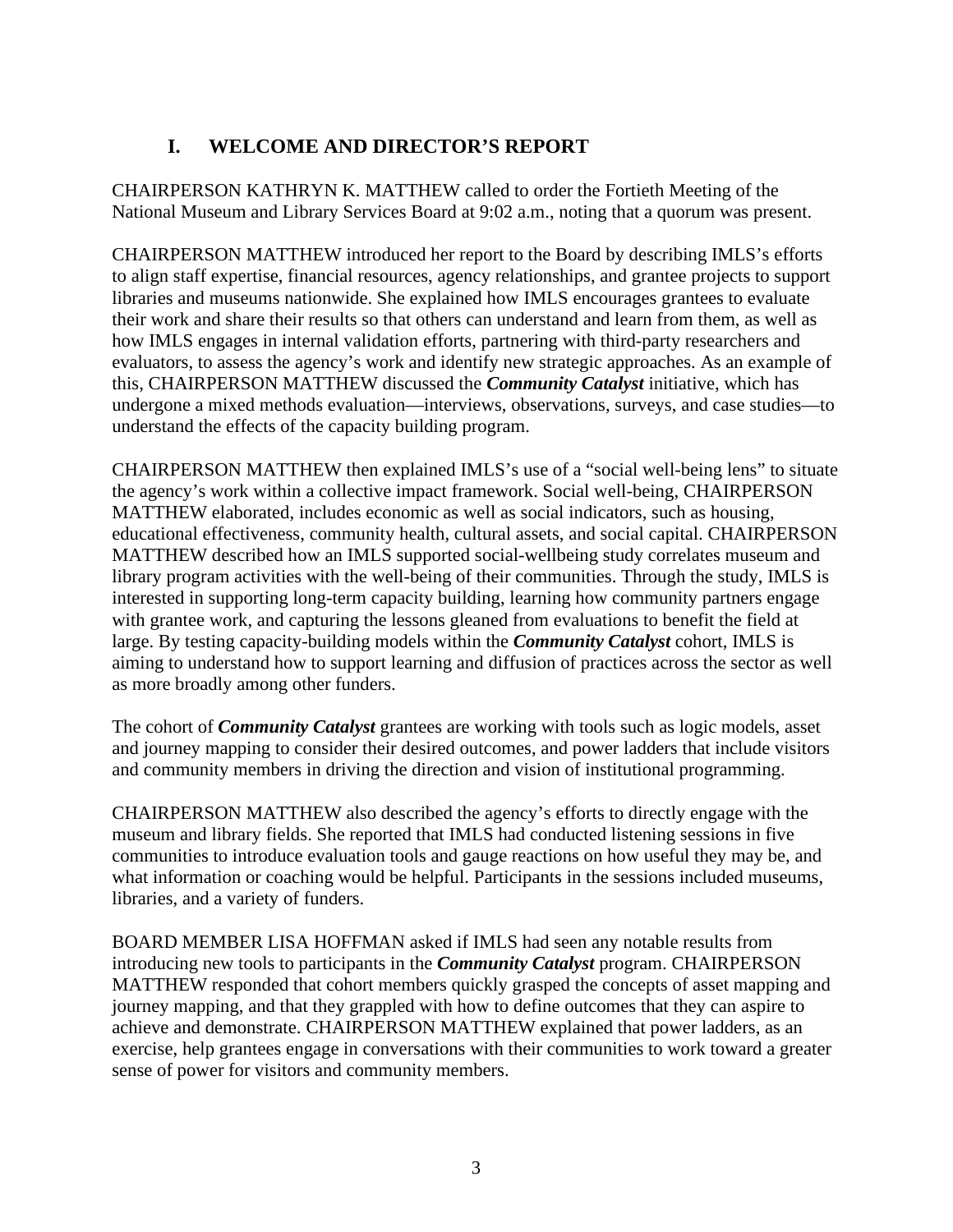BOARD MEMBER LYNNE IRELAND shared her observations of the *Community Catalyst* project in Lincoln, Nebraska, noting that it had significantly changed the relationships between museums, libraries, community foundations, corporations, and retail institutions. Examining the community as a set of resources rather than a set of problems was a new idea for many participants, and enabled museums and libraries to see the community as critical partners, not just an audience to be served. BOARD MEMBER IRELAND reported that a local foundation in Lincoln supported asset-based community development and obtained institutional commitment among partners to continue these efforts.

DEPUTY DIRECTOR GANGOPADHAY commented that changing mindsets among partners is difficult, but enhances the sustainability of the effort. BOARD MEMBER HOMA NAFICY followed up, noting that mindset change takes longer than the three-year period of the *Community Catalyst* program, and suggested an extension of the program. CHAIRPERSON MATTHEW indicated that an additional goal of the *Community Catalyst* program was to develop professional cohorts to reinforce and improve each other, as well as how to share materials with a broader audience (for example, showcasing evaluation learnings on a website).

CHAIRPERSON MATTHEW recognized GENERAL COUNSEL NANCY E. WEISS for approval of the Minutes of the Thirty-Ninth Meeting of the National Museum and Library Services Board.

#### **II. APPROVAL OF MINUTES**

<span id="page-24-0"></span>The Board unanimously approved the Minutes of the Thirty-Ninth Meeting of the National Museum and Library Services Board.

# <span id="page-24-1"></span>**III. OFFICE OF LIBRARY SERVICES REPORT**

CHAIRPERSON MATTHEW next introduced CYNDEE LANDRUM, IMLS'S DEPUTY DIRECTOR OF THE OFFICE OF LIBRARY SERVICES (OLS), to provide an update on recent programs.

DEPUTY DIRECTOR LANDRUM described recent OLS accomplishments, including the launching the *Accelerating Promising Practices for Small Libraries* grant program, advancing the *Measures that Matter* initiative, and scaling up other existing projects in the areas of digital and community preservation, civic and digital literacy, and citizen science. OLS also hosted a reception for the *National Student Poets* and collaborated on the *National Book Festival*, elevating awareness of IMLS. DEPUTY DIRECTOR LANDRUM shared that OLS will play a significant role in situating libraries as key partners for the *2020 Census*.

DEPUTY DIRECTOR LANDRUM explained that the *Accelerating Promising Practices for Small Libraries* program aimed to increase access to IMLS support and diversify the OLS applicant pool. The first cohort of grantees, DEPUTY DIRECTOR LANDRUM reported, includes 30 small and rural libraries with a broad range of grant experience. DEPUTY DIRECTOR LANDRUM explained that the program implements a community of practice and mentoring model to build capacity in the areas of community memory, digital inclusion, and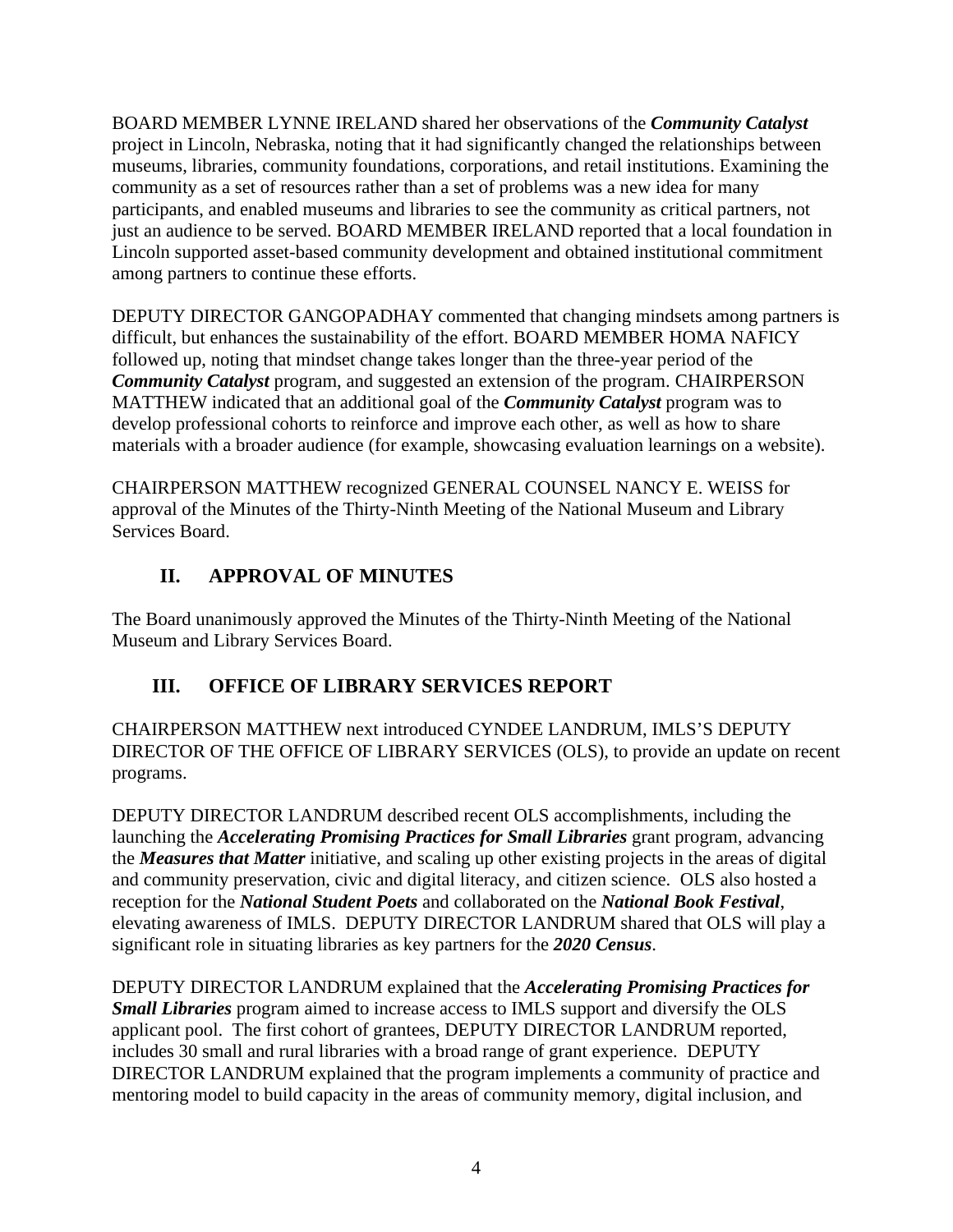transforming school libraries. The program also includes an evaluation aspect, she continued, to assess the cohort and the mentoring approach.

DEPUTY DIRECTOR LANDRUM then reported on a tribal library convening hosted by OLS, which brought together representatives of 22 tribes that received funding through IMLS's *Native American and Native Hawaiian Library Services* program. During the convening, IMLS heard directly about the needs of tribal libraries, shared information about other Federal opportunities, and helped emphasize the importance of building networks among state and tribal libraries.

DEPUTY DIRECTOR LANDRUM then turned *to Measures that Matter* initiative, a collaboration with the Chief Officers of State Library Agencies. Data partners in this project, she explained, include public library associations, the American Library Association, the Urban Libraries Council, and other stakeholders with a data-related mission. The last phase of the initiative is to build a *Public Library Data Alliance* to develop strategies and tactics to advance data-related work, and to align different data practices and tools in the field to work in concert. An evaluation of the program will look at the contributions of programmatic activities in libraries and progress made toward social well-being outcomes.

BOARD MEMBER SUZANNE THORIN commented that the *Accelerating Promising Practices* program had brought in a record number of new applicants. DEPUTY DIRECTOR LANDRUM noted that there was an increase in diversity among types of libraries in the applicant pool, and that a goal of the program, from a capacity building perspective, is to introduce these new grantees to other OLS grant programs as well.

BOARD MEMBER BETH TAKEKAWA asked about the different role of libraries in the Census in 2020 as compared to that in 2010. DEPUTY DIRECTOR LANDRUM responded that because the 2020 Census was digital, lack of access to broadband could impede individuals in rural communities, for example, from participating. BOARD MEMBER HOMA NAFICY observed challenges in reaching immigrant communities, as well. CHAIRPERSON MATTHEW noted that libraries, seen as trusted partners, may assist in reaching non-English speakers.

BOARD MEMBER DEBORAH TAYLOR asked how IMLS planned to overcome the challenges of various data collectors working together with differing abilities and capacities. DEPUTY DIRECTOR LANDRUM responded that, despite the variety of experience with tools among data collectors, the goal of the Public Library Data Alliance was to share knowledge about what tools are available and how to use them.

#### <span id="page-25-0"></span>**IV. OFFICE OF MUSEUM SERVICES REPORT**

CHAIRPERSON MATTHEW introduced PAULA GANGOPADHYAY, IMLS'S DEPUTY DIRECTOR OF THE OFFICE OF MUSEUM SERVICES (OMS), to provide an update on recent programs.

DEPUTY DIRECTOR GANGOPADHYAY reported on recent accomplishments of OMS, including the launch of the *Inspire Grants for Small Museums* initiative, and her observation of an increase in projects focused on museum professional development, diversity and inclusion,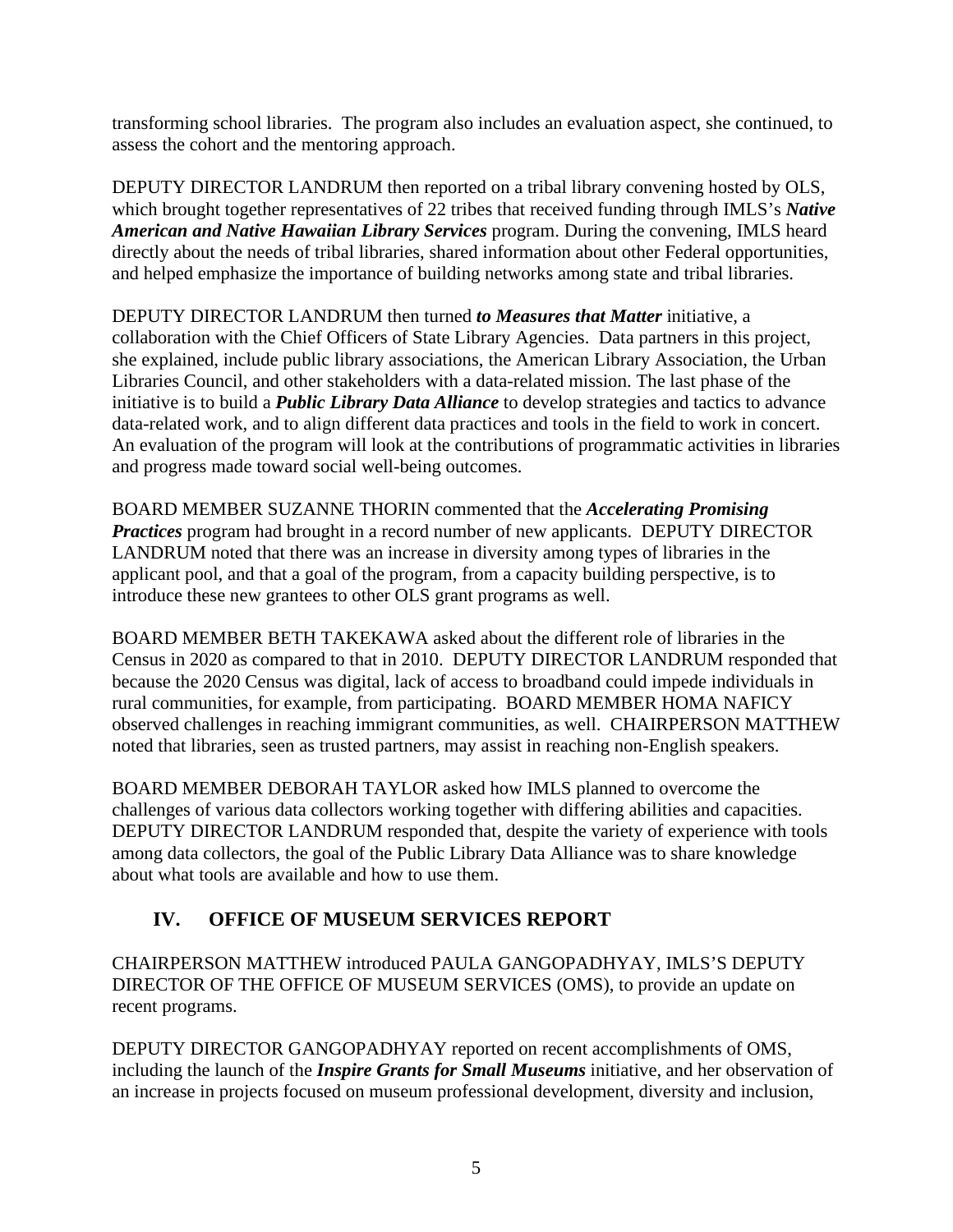and digital platforms. DEPUTY DIRECTOR GANGOPADHYAY noted that OMS held annual grantee convenings for the *African American History and Culture* and *Native American and Native Hawaiian* programs, and co-hosted a convening with the Association of Children's Museums for participants in the *Museums for All* free or reduced entry to museums initiative to learn how museums in hub cities might work together for the success of the initiative in their community. DEPUTY DIRECTOR GANGOPADHYAY also discussed a new cooperative agreement with the Boston Children's Museum to provide training for museum and library professional staff, expanding its early childhood initiatives in Massachusetts, Virginia, and South Carolina, and into additional states.

DEPUTY DIRECTOR GANGOPADHYAY also reported on six full-day grant writing workshops that OMS held in partnership with regional museum associations. These workshops were conceived in response to the results of an OMS penetration study. The goal of the workshops, she explained, was to provide greater access to funding in remote areas or areas with historically low application numbers, and to empower small museums and new applicants to apply. DEPUTY DIRECTOR GANGOPADHYAY explained that the workshops included instruction from OMS staff about putting together a good grant proposal and common pitfalls to avoid.

DEPUTY DIRECTOR GANGOPADHYAY then discussed three OMS program evaluations. First, OMS conducted an internal scan of awarded grant data from 2014 to 2018 to analyze trends in the sector and engaged a contractor to perform a statistical analysis of this data to ascertain short-term and long-term impacts of OMS funding. The resulting report, she explained, will have quantitative data points and provide examples from learning, community, collections, and digital focused grants. DEPUTY DIRECTOR GANGOPADHYAY also noted a planned evaluation of the *African American History and Culture* grant program, that will assess program outcomes and identify barriers that prevent organizations from applying. Finally, DEPUTY DIRECTOR GANGOPADHYAY discussed a market analysis and opportunity assessment to be conducted of the OMS capacity building programs, the *Museum Assessment Program* and *Collections Assessment for Preservation Program*.

BOARD MEMBER JANE PICKERING asked why there had been an increase in the number of small museums applying for grants, and whether there were plans for additional administrative support from the agency for smaller institutions. DEPUTY DIRECTOR GANGOPADHYAY responded that the *Inspire Grants for Small Museums* program was designed to be manageable with a \$50,000 cap on grant funds per institution. She observed that institutions from underrepresented states were varied in size and budget depending on the type of institution.

BOARD MEMBER MORT SAJADIAN asked about the status of the *Museums for All* program and how it is being administered and evaluated. DEPUTY DIRECTOR GANGOPADHYAY responded that a report on the program conducted in its second year found that institutions had largely been able to leverage funds from corporations or community foundations to support access for underserved populations. DEPUTY DIRECTOR GANGOPADHYAY noted that the Association of Children's Museums had put together a comparative report on other existing access programs, and discussed possibilities for enhancements to *Museums for All*, such a new communications strategy and outreach to other funders.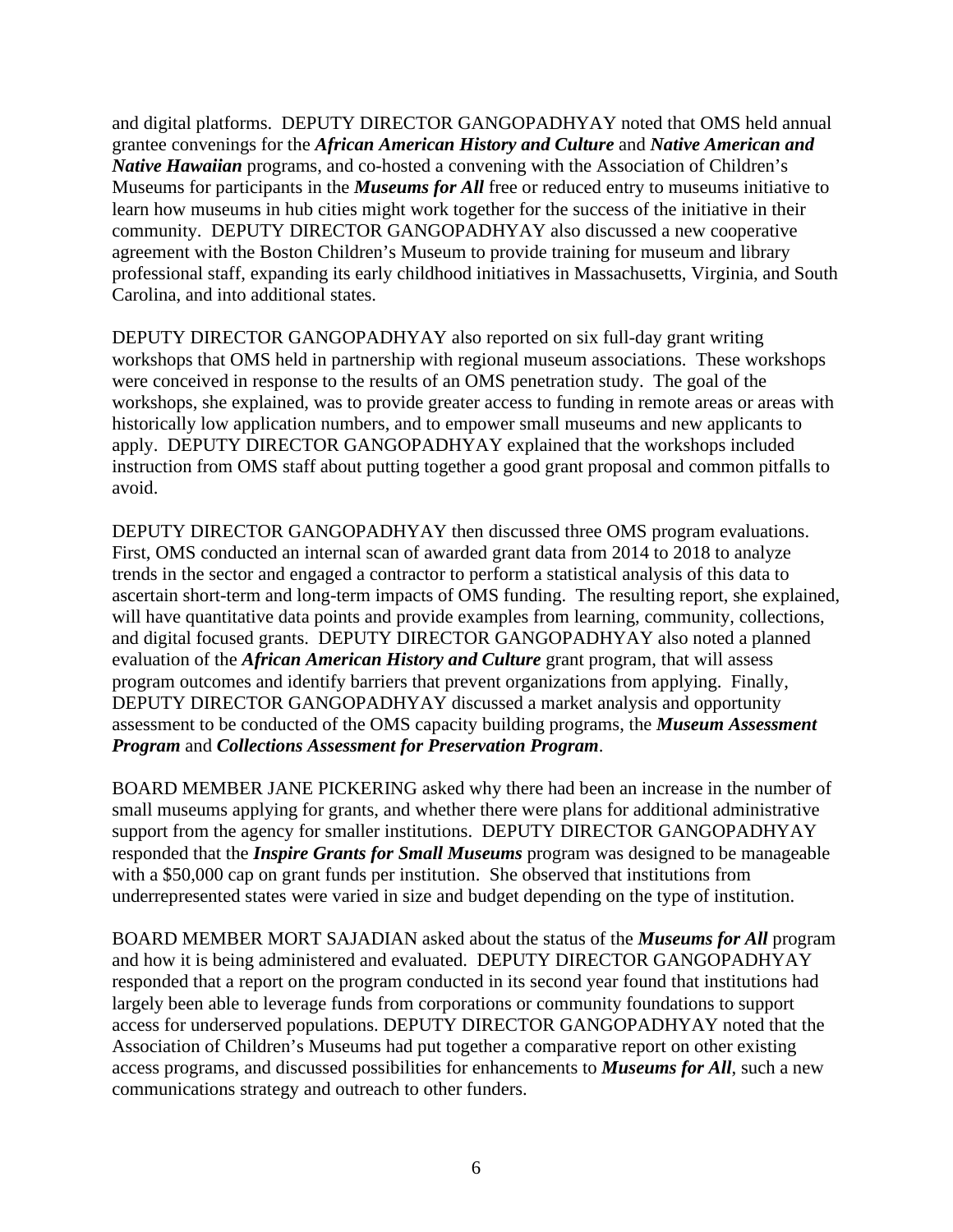BOARD MEMBER BETH TAKEKAWA asked whether museums had a role in supporting the 2020 Census. DEPUTY DIRECTOR GANGOPADHYAY informed the Board that IMLS had convened a meeting to connect museum associations with the Census Bureau. OFFICE OF MUSEUM SERVICES CHIEF ADMINISTRATOR CHRISTOPHER REICH added that Census representatives attend OMS conferences and participate in efforts to increase awareness of museums' efforts to promote the Census.

DEPUTY DIRECTOR GANGOPADHYAY then addressed a question from BOARD MEMBER MORT SAJADIAN about how museums and libraries may collaborate on efforts to promote, for example, early learning and Making activities. DEPUTY DIRECTOR GANGOPADHYAY provided examples of how museums and libraries are currently working together and with crosssector partners.

#### **V. FINANCIAL AND OPERATIONS REPORT**

<span id="page-27-0"></span>CHAIRPERSON MATTHEW introduced CHRIS CATIGNANI, IMLS'S ACTING CHIEF OPERATING OFFICER, to provide a financial and operations update.

MR. CATIGNANI highlighted accomplishments from 2019, including the launch of the Electronic Grants Management System (eGMS), DATA Act implementation, the formation of a Risk Management Council, and a successful financial audit. MR. CATIGNANI also introduced upcoming developments, including the adoption of a new comprehensive procurement system, PRISM, which will seamlessly integrate procurement data into IMLS's accounting system. MR. CATIGNANI explained that IMLS can leverage both PRISM and eGMS to improve data report templates, and that eGMS functionality will improve grantee communications.

MR. CATIGNANI explained that the recently established Risk Management Council, which includes the Chief Financial Officer, General Counsel, Director of Grants Policy and Management, Chief Information Officer, and Director of Human Resources) has been examining the agency's information infrastructure.

#### <span id="page-27-1"></span>**VI. OFFICE OF THE CHIEF INFORMATION OFFICER REPORT**

CHAIRPERSON MATTHEW introduced SCOTT CAREY, IMLS'S CHIEF INFORMATION OFFICER, to provide an update on recent activities.

MR. CAREY highlighted accomplishments from 2019 in the information technology and data arenas, including the adoption of eGMS, the *Heritage Health Information Survey*, and IT migration to the cloud. MR. CAREY reported that IMLS had recently conducted a table-top exercise of its continuity of operations plan, and would conduct an agency-wide exercise in the upcoming calendar year. MR. CAREY also noted that the agency plans to improve the publicfacing website and increase the efficiency of data collection and delivery. Turning to IMLS surveys, MR. CAREY noted that IMLS recently published the report of the *2016 State Library Administrative Agencies Survey*, and released data from the 2017 survey. The 2018 survey, MR. CAREY remarked, had a one-hundred percent response rate.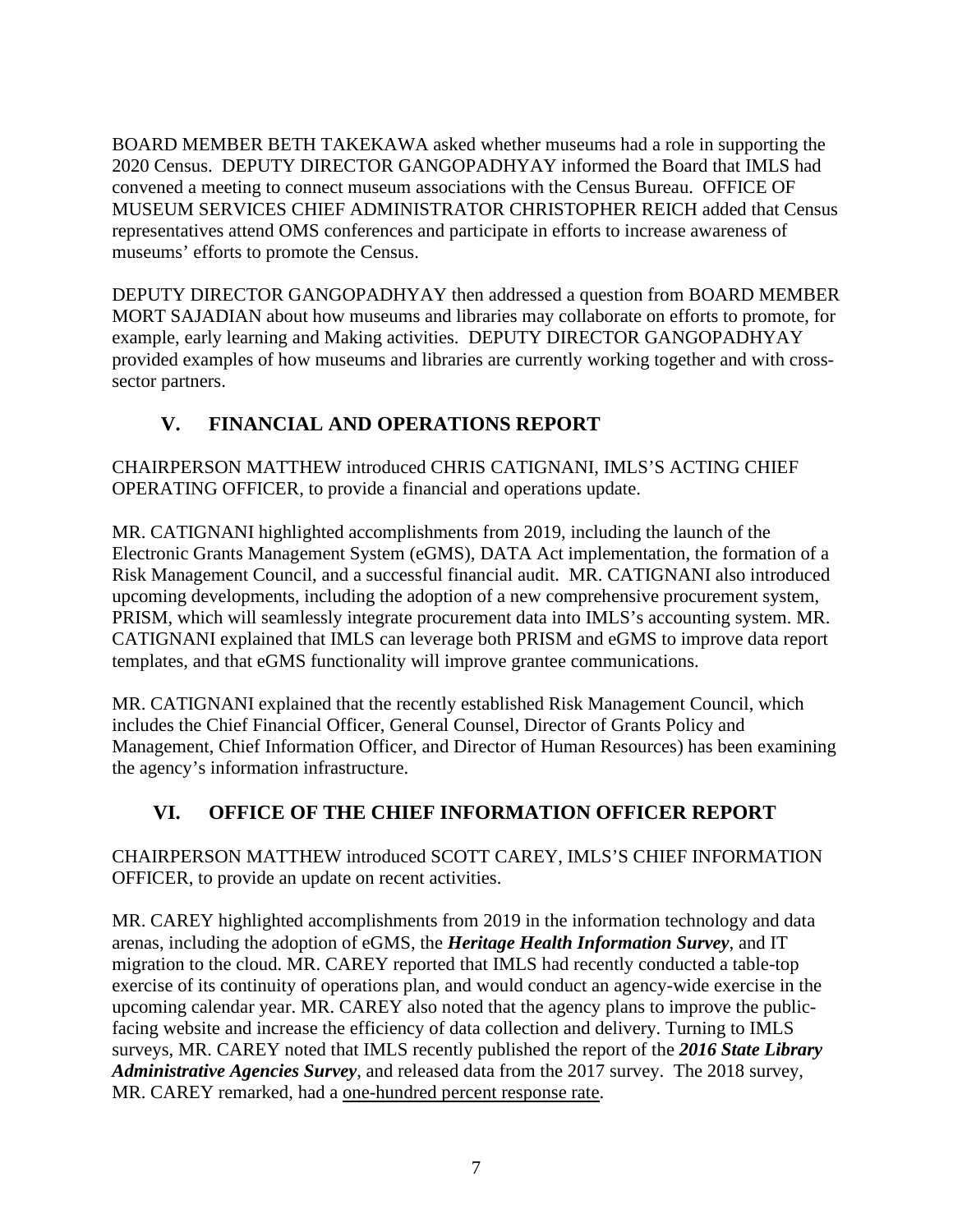MR. CAREY confirmed that grant records for fiscal year 2020 grants would be managed and maintained within eGMS, that data from previous years was accurately and completely migrated into eGMS, and that the new system complies with federal records managements requirements. According to MR. CAREY, IMLS is looking at ways to efficiently use eGMS data to provide better support to the field and reduce administrative burdens on staff.

BOARD MEMBER LYNNE IRELAND asked if there were budgetary implications from the agency's transition to cloud storage. MR. CAREY responded that migration to the cloud can be an opportunity for IMLS to be more efficient if implemented diligently and responsibly. BOARD MEMBER LYNNE IRELAND also asked if the agency's continuity of operations plan was managed at the agency level or with oversight from another agency; MR. CAREY responded that the plan is internal, and a new plan was implemented in September 2019.

BOARD MEMBER MORT SAJADIAN asked how eGMS implementation would impact grantee reporting processes, and whether IMLS was educating those institutions on new processes. MR. CAREY responded that new procedures had been communicated to existing grantees and announcements were made for prospective applicants. IMLS staff has conducted open fora for grantees and applicant webinars, and there are multiple tutorials available for users on how to operate the new system. MR. CAREY also noted that after an initial spike after implementation, the number of eGMS helpdesk requests has decreased to approximately ten per week.

#### <span id="page-28-0"></span>**VII. POLICY UPDATE**

CHAIRPERSON MATTHEW introduced NANCY E. WEISS, IMLS'S GENERAL COUNSEL, to provide an update on recent convenings and policy-related activities.

MS. WEISS reported that, during fiscal year 2019, IMLS engaged in efforts to strengthen the copyright system to facilitate museum, library, and information services. IMLS worked with the White House and Congress, along with the U.S. Patent and Trademark Office and Department of State, to support the United States' adoption and implementation of the *Marrakesh Treaty to Facilitate Access to Published Works by Visually Impaired Persons and Persons with Print Disabilities*, which IMLS helped draft and negotiate. The Treaty establishes minimum copyright exceptions to facilitate access for individuals with print disabilities, as well as a mechanism for the cross-border exchange of accessible works. MS. WEISS explained that IMLS also engaged in discussions at the World Intellectual Property Organization (WIPO) about copyright limitations and exceptions for museums, libraries, archives, and educational institutions to enable these institutions to carry out their public services roles of providing access to information and preserving collections.

MS. WEISS said that she delivered the United States interventions at WIPO on the need for limitations and exceptions, highlighting the findings of IMLS's *Heritage Health Information Survey* on the preservation of cultural materials and emergency response. She also informed the Board that the HHIS has been cited in other policy discussions, noting its inclusion in a recent United States Supreme Court brief discussing how copyright exceptions are used to preserve and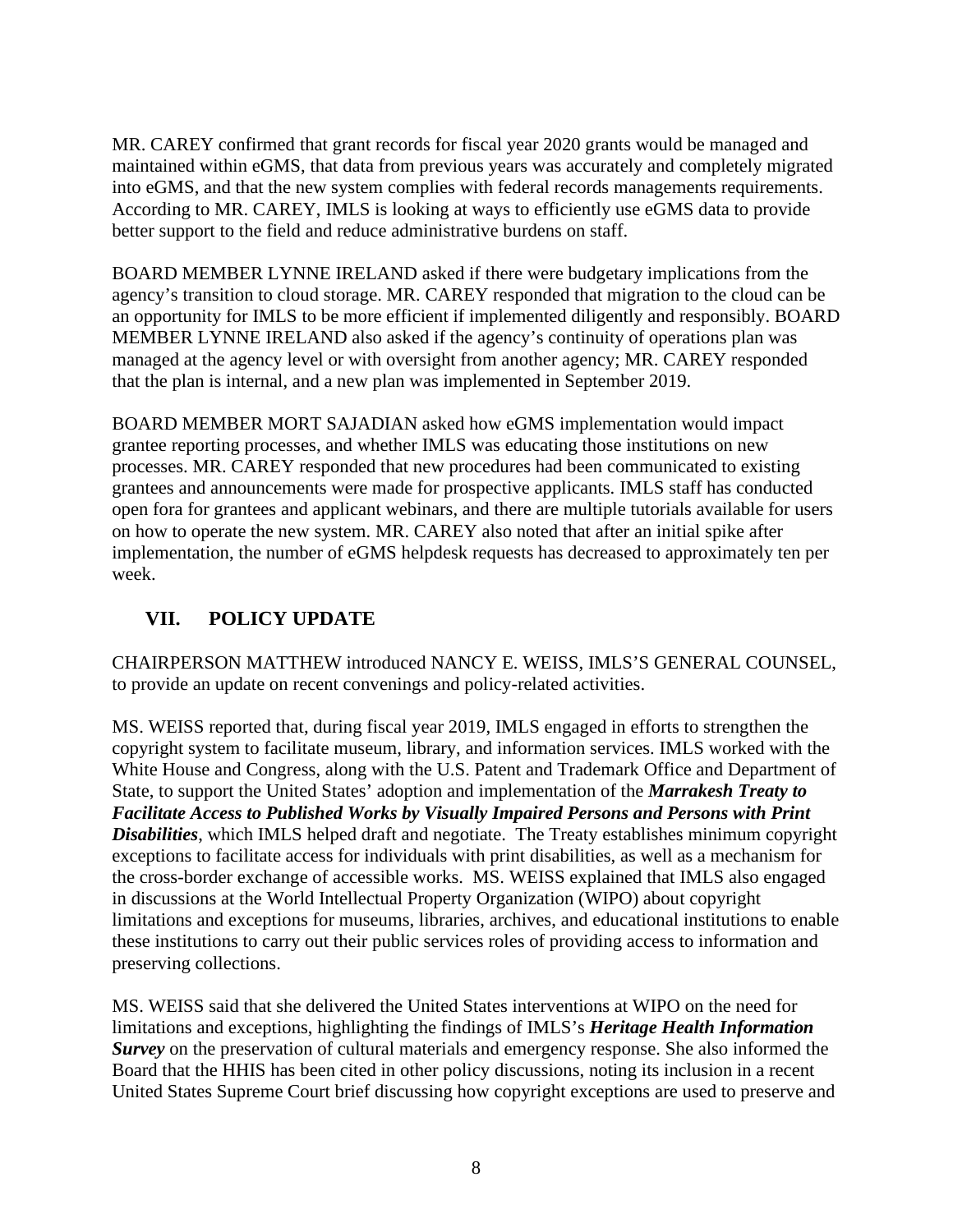make available government collections and information.

MS. WEISS observed that copyright discussions can often be too theoretical, and reported on IMLS efforts to hear from museums, libraries, and archives about their experiences with crossborder initiatives, in order to better inform policy discussions. In September 2019, IMLS convened grantees and other entities at the Smithsonian American Art Museum to gather case studies about how museums, libraries, and archives are navigating copyright issues associated with projects that extend across borders. Convening participants reported that they frequently avoid or are unable to carry out these types of projects because they lack the capacity to work through the difficult international copyright issues.

MS. WEISS then updated the Board on IMLS's efforts to promote openly-licensed educational resources (OER). MS. WEISS said that IMLS had compiled a list of all of its OER-related efforts to date, including grant awards, a convening on OER co-hosted with the National Science Foundation and the Department of Education, and the development of an OER Playbook with the Departments of State and Education. MS. WEISS also described how IMLS had engaged in drafting a recommendation on OER which had been recently adopted by the United Nations Educational, Scientific, and Cultural Organization (UNESCO).

BOARD MEMBER GEORGE KERSCHER explained that the publishing sector is experiencing a movement toward increasing accessibility of commercially published materials, but that the production of accessible OER remains less sophisticated. BOARD MEMBER GEORGE KERSCHER noted that the availability of tools for authoring and verifying accessible materials presented an opportunity in the OER space to move toward born accessible and consistently accessible materials. MS. WEISS welcomed these suggestions. She said that IMLS had incorporated accessibility into the OER Playbook and UNESCO Recommendation, and was eager to find ways to build capacity in this area.

BOARD MEMBER GEORGE KERSCHER shared that the EPUB accessibility standard, which would soon be adopted by the International Organization for Standardization, includes embedded schema.org metadata to describe accessibility features. He also noted that the World Wide Web Consortium is working on publishing a guide for presenting reader friendly accessibility metadata. Access to accessibility metadata, he explained, would enable libraries to examine such data before purchasing materials, and to make this data available in their systems.

MS. WEISS then reported on a second IMLS convening from the past year, a National Tribal Broadband Summit co-hosted with the Departments of Interior and Education. She explained that IMLS is part of the Administration's *American Broadband Initiative*, supported by the federal agencies with responsibility for strengthening broadband services. As part of the initiative, IMLS agreed to co-host the Summit, which provided practical information for tribes seeking to enhance broadband access and digital inclusion. Speakers included the Tribal leaders, the Chair of the FCC, White House senior leadership, and members of Congress. It was attended by 250 individuals representing more than 150 tribal governments, organizations, nonprofits, and telecommunications companies. In addition to providing keynote remarks, IMLS funded summit speakers who were featured on plenary panels. She explained that the agency's involvement at the Summit helped position libraries and cultural institutions as critical partners in broadband